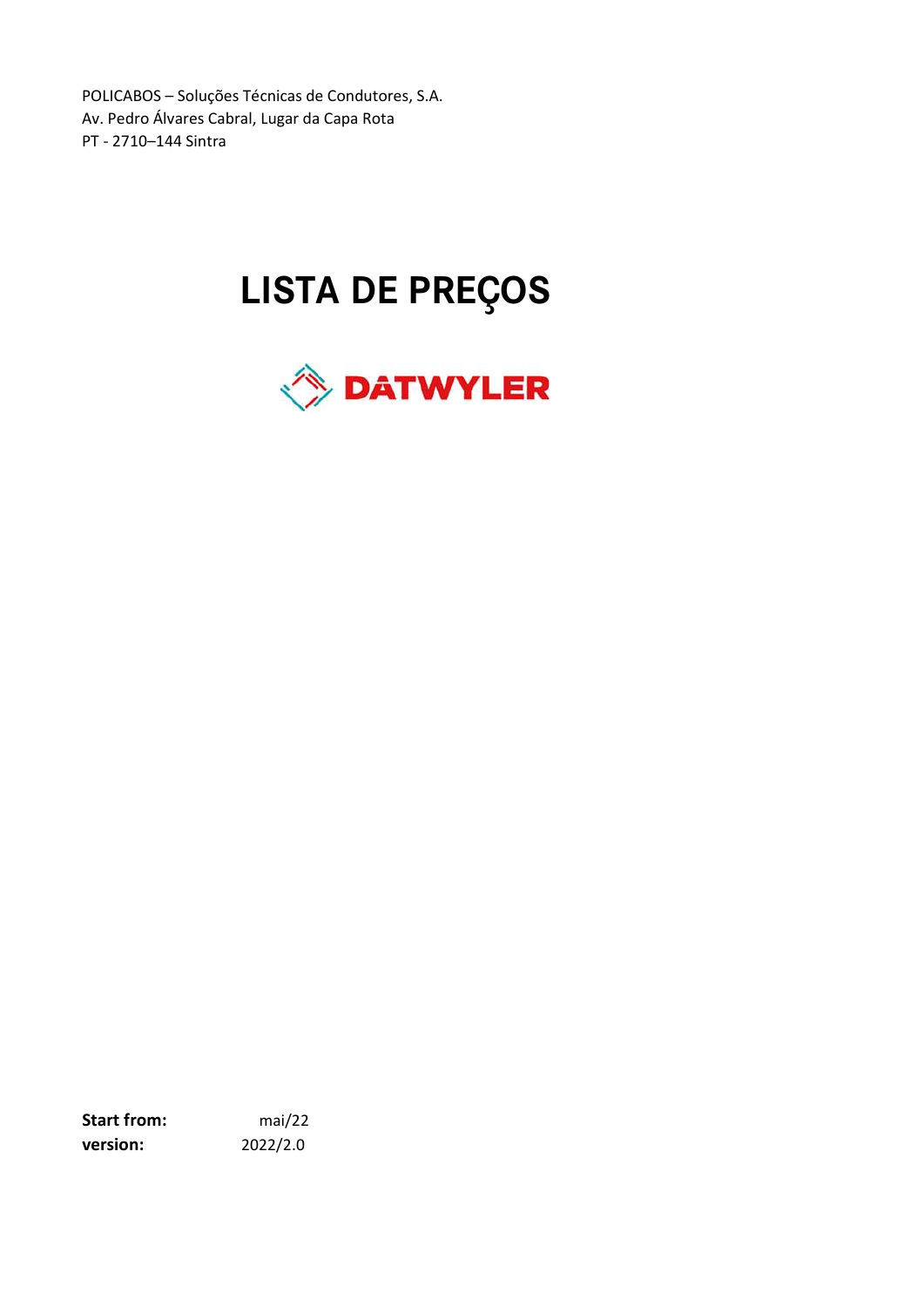

# POLICABOS – Soluções Técnicas de Condutores, S.A.

Av. Pedro Álvares Cabral, Lugar da Capa Rota PT - 2710–144 Sintra

| Valor médio mensal do cobre: |                      |
|------------------------------|----------------------|
| 947.5                        | $\mathcal{E}/100$ kg |
|                              | mai/22               |

| <b>PN</b><br><b>Policabos</b> | <b>PN</b><br><b>Datwyler</b> | <b>Descrição</b>                             | <b>Ficha</b><br><b>Tecnica</b>           | <b>CPR</b><br><b>Class</b> | <b>PRVP</b><br>$(\epsilon$ /unit -<br>$\epsilon/M$ ) |     |
|-------------------------------|------------------------------|----------------------------------------------|------------------------------------------|----------------------------|------------------------------------------------------|-----|
| <b>CABO COBRE</b>             |                              |                                              |                                          |                            |                                                      |     |
| 2311001912                    | 18293600DL                   | CC CAT6 U/FTP 4P LSZH 6002 ORANGE            | https://itinfra.datwyler.com/wp-content  | Dca                        | 1,33 € M                                             |     |
| 2311002231                    | 24014100DS                   | CC CAT6 U/UTP 4P LSZH 662 ORANGE             | https://itinfra.datwyler.com/wp-content  | Dca                        | $0,79 \in M$                                         |     |
|                               | 24014101BZ                   | CC CAT6 U/UTP 4P LSZH B2ca 662 ORANGE        | https://itinfra.datwyler.com/wp-content  | B <sub>2</sub> ca          | 1,50€                                                | M   |
|                               | 24014101BZ                   | CC CAT6 U/UTP 4P LSZH B2ca 662 ORANGE        | https://itinfra.datwyler.com/wp-content  | B <sub>2ca</sub>           | 1,50 € M                                             |     |
|                               | 24014101CP                   | CC CAT6 U/UTP 4P LSZH Cca 662 ORANGE         | https://itinfra.datwyler.com/wp-content  | Cca                        | 1,39€                                                | M   |
|                               | 24014101CP                   | CC CAT6 U/UTP 4P LSZH Cca 662 ORANGE         | https://itinfra.datwyler.com/wp-content  | Cca                        | 1,39€                                                | - M |
| 2311002237                    | 19421500FK                   | CC CAT6 U/UTP 4P PE OUT 662 BLACK            | https://itinfra.datwyler.com/wp-content  | Fca                        | 1,80€                                                | M   |
| 2311002237                    | 19421500FL                   | CC CAT6 U/UTP 4P PE OUT 662 BLACK            | https://itinfra.datwyler.com/wp-content  | Fca                        | 1,80 € M                                             |     |
| 2311001915                    | 19145400DK                   | CC CAT6A F/FTP 4P LSZH 6552 ORANGE           | https://itinfra.datwyler.com/wp-content  | Dca                        | 1,25 € M                                             |     |
| 2311001915                    | 19145400DL                   | CC CAT6A F/FTP 4P LSZH 6552 ORANGE           | https://itinfra.datwyler.com/wp-content  | Dca                        | 1,25 € M                                             |     |
| 2311001919                    | 18292700DL                   | CC CAT6A S/FTP 2X4P LSZH 7060 ORANGE         | https://itinfra.datwyler.com/wp-content  | Dca                        | 2,78€                                                | M   |
| 2311003001                    | 18292400DK                   | CC CAT6A S/FTP 4P LSZH 7060 ORANGE           | https://itinfra.datwyler.com/wp-content  | Dca                        | 1,39€                                                | M   |
| 2311003001                    | 18292400DL                   | CC CAT6A S/FTP 4P LSZH 7060 ORANGE           | https://itinfra.datwyler.com/wp-content  | Dca                        | 1,39€                                                | M   |
| 2311003224                    | 19429500FL                   | CC CAT6A S/FTP 4P PE OUT 7060 BLACK          | https://itinfra.datwyler.com/wp-content  | Fca                        | 1,52 € M                                             |     |
| 2311001913                    | 19145300DK                   | CC CAT6A U/FTP 4P LSZH 6502 OG DTW           | https://itinfra.datwyler.com/wp-content  | Dca                        | 1,20€                                                | M   |
| 2311001913                    | 19145300DL                   | CC CAT6A U/FTP 4P LSZH 6502 ORANGE           | https://itinfra.datwyler.com/wp-content  | Dca                        | 1,20 € M                                             |     |
| 2311001936                    | 18291200DL                   | CC CAT7 S/FTP 2X4P LSZH 7080 ORANGE          | https://itinfra.datwyler.com/wp-content  | Dca                        | 3,09€                                                | M   |
| 2311001939                    | 18291100DK                   | CC CAT7 S/FTP 4P LSZH 7080 ORANGE            | https://itinfra.datwyler.com/wp-content  | Dca                        | $1,54 \in$                                           | M   |
| 2311001939                    | 18291100DL                   | CC CAT7 S/FTP 4P LSZH 7080 ORANGE            | https://itinfra.datwyler.com/wp-content  | Dca                        | 1,54 €                                               | M   |
| 2311002247                    | 18114600DK                   | CC CAT7 S/FTP 4P LSZH FLEX 7702 GREY         | https://itinfra.datwyler.com/6913/6920.  | Dca                        | 1,78 € M                                             |     |
| 2311002249                    | 18565500DK                   | CC CAT7 S/FTP 4P LSZH FLEX 7702 VIOLET       | https://itinfra.datwyler.com/6913/6920.  | Dca                        | 1,83 € M                                             |     |
|                               | 18114600CK                   | CC CAT7 S/FTP 4P LSZH FLEX Cca 7702 GREY     | https://itinfra.datwyler.com/wp-content  | Cca                        | 2,12 € M                                             |     |
| 2311001935                    | 19192300FZ                   | CC CAT7 S/FTP 4P PE OUT-ARM 7002 GG-PE BLACK | https://itinfra.datwyler.com/wp-content  | Fca                        | 6,26 € M                                             |     |
| 2311004309                    | 18768900EK                   | CC CAT7 S/FTP 4P PUR 7002 ORANGE             | https://itinfra.datwyler.com/wp-content  | Eca                        | 3,94 € M                                             |     |
| 2311003847                    | 17950000EZ                   | CC CAT7 S/FTP 4P PVC FLEX 7702 GREY          | https://itinfra.datwyler.com/wp-content  | Eca                        | 1,74 €                                               | M   |
| 2311001940                    | 19146600DK                   | CC CAT7A S/FTP 4P LSZH 7120 ORANGE           | https://itinfra.datwyler.com/wp-content  | Dca                        | $1,84 \in M$                                         |     |
|                               | 2311001937 18292500DK        | CC CAT7A S/FTP 4P LSZH 7150 ORANGE           | lattos://itinfra.datwyler.com/wp-content | Dca                        | 2,38 € M                                             |     |
| 2311001937                    | 18292500DL                   | CC CAT7A S/FTP 4P LSZH 7150 ORANGE           | https://itinfra.datwyler.com/wp-content  | Dca                        | 2,38 € M                                             |     |
|                               | 17740000BK                   | CC CAT7A S/FTP 4P LSZH B2ca 7702 ORANGE      | https://itinfra.datwyler.com/wp-content  | B <sub>2</sub> ca          | 2,55 € M                                             |     |
|                               | 17740000CK                   | CC CAT7A S/FTP 4P LSZH Cca 7702 ORANGE       | https://itinfra.datwyler.com/wp-content  | Cca                        | 2,37 € M                                             |     |
|                               | 17740000DK                   | CC CAT7A S/FTP 4P LSZH Dca 7702 ORANGE       | https://itinfra.datwyler.com/wp-conten   | Dca                        | 2,06 € M                                             |     |
|                               | 17740000DL                   | CC CAT7A S/FTP 4P LSZH Dca 7702 ORANGE       | https://itinfra.datwyler.com/wp-content  | Dca                        | 2,06 € M                                             |     |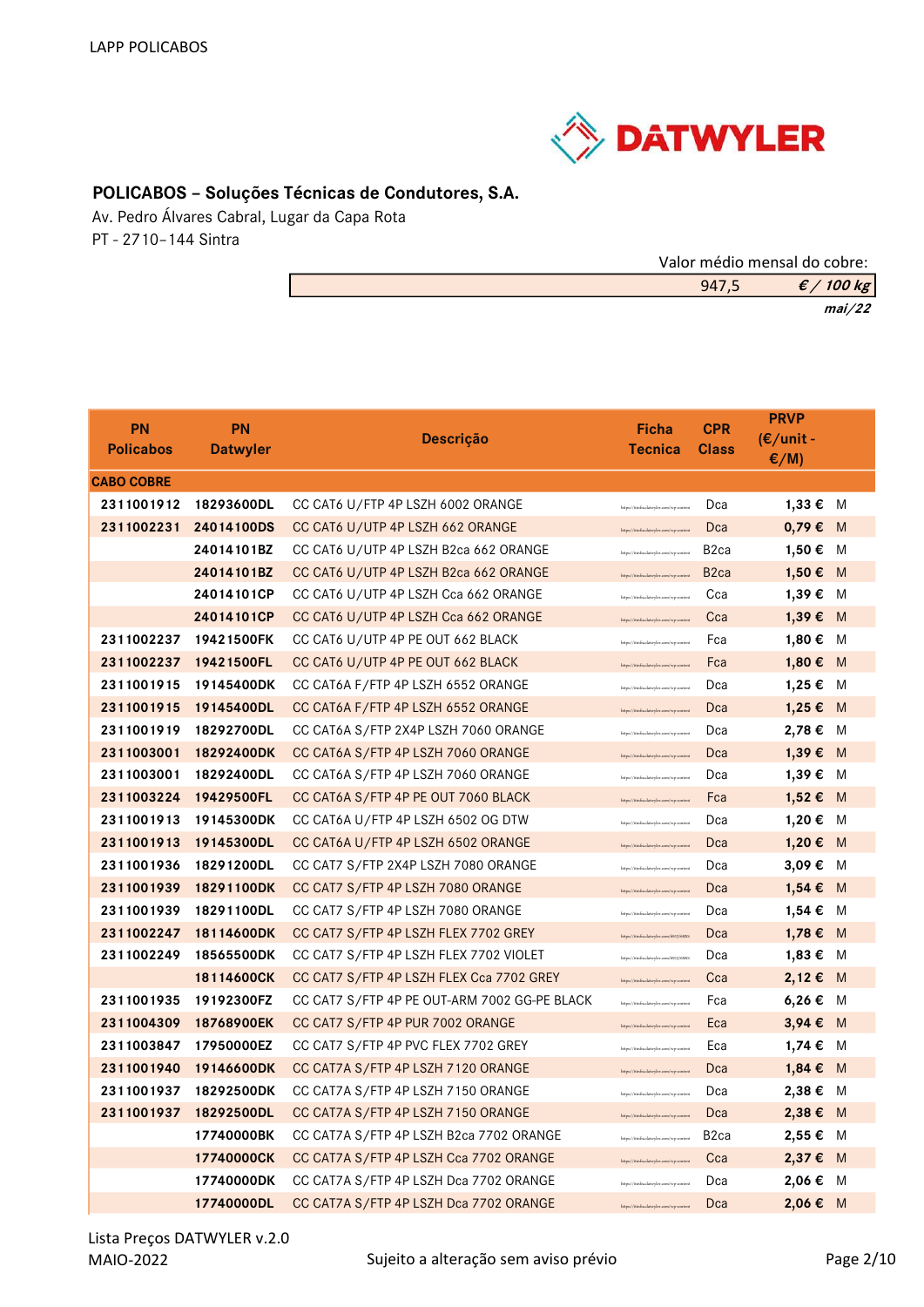| <b>PN</b>               | <b>PN</b>                | Descrição                                                                            | Ficha                                                                            | <b>CPR</b>        | <b>PRVP</b><br>$(E/unit -$ |             |
|-------------------------|--------------------------|--------------------------------------------------------------------------------------|----------------------------------------------------------------------------------|-------------------|----------------------------|-------------|
| <b>Policabos</b>        | <b>Datwyler</b>          |                                                                                      | <b>Tecnica</b>                                                                   | <b>Class</b>      | $E/M$ )                    |             |
|                         | 19200900DK               | CC CAT8.2 S/FTP 4P LSZH 8203 ORANGE                                                  | https://itinfra.datwyler.com/wp-content                                          | Dca               | 2,84 €                     | M           |
|                         | 19200900BK               | CC CAT8.2 S/FTP 4P LSZH B2ca 8203 ORANGE                                             | https://itinfra.datwyler.com/wp-content                                          | B <sub>2</sub> ca | 4,37€                      | - M         |
|                         | 19200900BK               | CC CAT8.2 S/FTP 4P LSZH B2ca 8203 ORANGE                                             | https://itinfra.datwyler.com/wp-content                                          | B <sub>2</sub> ca | 4,37 € M                   |             |
| <b>MODULOS e FICHAS</b> |                          |                                                                                      |                                                                                  |                   |                            |             |
| 2311089922 418011       |                          | MODULE BLIND KEYSTONE BK                                                             | https://itinfra.datwyler.com/wp-conter                                           |                   | $0,28 \in$                 | UNIT        |
| 2311089923              | 418010                   | <b>MODULE BLIND KEYSTONE WH</b>                                                      | https://itinfra.datwyler.com/wp-conten                                           |                   | $0,28 \in$                 | <b>UNIT</b> |
| 2311001802 400102       |                          | MODULE GG45 CAT7A STP                                                                | https://itinfra.datwyler.com/wp-conten                                           |                   | 32,86 € UNIT               |             |
| 2311001797 418055       |                          | <b>MODULE RJ45 CAT5E STP KS</b>                                                      | https://itinfra.datwyler.com/wp-conter                                           |                   | 5,46 € UNIT                |             |
| 2311001796              | 41805400ZF               | MODULE RJ45 CAT6 STP KS DTW                                                          | https://itinfra.datwyler.com/wp-conten                                           |                   | 5,92 € UNIT                |             |
| 2311001799              | 418071                   | MODULE RJ45 CAT6 UTP KU BK                                                           | https://itinfra.datwyler.com/wp-conten                                           |                   | 4,39 € UNIT                |             |
| 2311001798              | 418070                   | MODULE RJ45 CAT6 UTP KU WHITE                                                        | https://itinfra.datwyler.com/wp-conten                                           | 0                 | 4,66€                      | UNIT        |
| 2311001801              | 418061                   | <b>MODULE RJ45 CAT6A STP KS</b>                                                      | https://itinfra.datwyler.com/wp-conten                                           |                   | $6,75 \in$ UNIT            |             |
| 2311089866              | 418069                   | MODULE RJ45 CAT6A STP KS SLIM                                                        | https://itinfra.datwyler.com/wp-conten                                           |                   | 7,78 € UNIT                |             |
| 2311001841              | 418075                   | MODULE RJ45 CAT6A UTP KU                                                             | https://itinfra.datwyler.com/wp-conten                                           |                   | 9,38€                      | <b>UNIT</b> |
|                         | 440071                   | MODULE RJ45 CAT8 STP KS                                                              | https://itinfra.datwyler.com/wp-conter                                           |                   | 34,88€                     | UNIT        |
| 2311001805              | 417520                   | PLUG RJ45 CAT5E IP67 INDUSTRIAL GY                                                   | https://itinfra.datwyler.com/wp-conten                                           |                   | 44,48 € UNIT               |             |
| 2311003387 417523       |                          | PLUG RJ45 CAT6A AWG22                                                                | https://itinfra.datwyler.com/wp-conten                                           |                   | 32,77 € UNIT               |             |
| 2311004330 418078       |                          | PLUG RJ45 CAT6A AWG22 90º                                                            | https://itinfra.datwyler.com/wp-conten                                           |                   | 12,60 € UNIT               |             |
| <b>PATCH CORD RJ45</b>  |                          |                                                                                      |                                                                                  |                   |                            |             |
|                         | 400121                   | PCORD GG45 - RJ45 CAT7A 4P ORANGE 1M                                                 | https://itinfra.datwyler.com/wp-conten                                           |                   | 33,46 €                    | <b>UNIT</b> |
| 2311004030              | 400122                   | PCORD GG45 - RJ45 CAT7A 4P ORANGE 2M                                                 | https://itinfra.datwyler.com/wp-conten                                           |                   | 36,04 € UNIT               |             |
| 2311004031              | 400123                   | PCORD GG45 - RJ45 CAT7A 4P ORANGE 3M                                                 | https://itinfra.datwyler.com/wp-conten                                           |                   | 38,62 € UNIT               |             |
|                         | 400125                   | PCORD GG45 - RJ45 CAT7A 4P ORANGE 5M                                                 | https://itinfra.datwyler.com/wp-conten                                           |                   | 43,74 € UNIT               |             |
|                         | 65015600ZY<br>65015600ZY | PCORD RJ45 CAT6 U/UTP LSZH SLIM BLACK 1M<br>PCORD RJ45 CAT6 U/UTP LSZH SLIM BLACK 1M | https://itinfra.datwyler.com/wp-conten                                           |                   | 5,87 € UNIT<br>5,87€       | <b>UNIT</b> |
|                         | 65015800ZY               | PCORD RJ45 CAT6 U/UTP LSZH SLIM BLACK 2M                                             | https://itinfra.datwyler.com/wp-conten                                           |                   | 7,25€                      | <b>UNIT</b> |
|                         | 65015800ZY               | PCORD RJ45 CAT6 U/UTP LSZH SLIM BLACK 2M                                             | https://itinfra.datwyler.com/wp-conten                                           |                   | 7,25€                      | UNIT        |
|                         | 65015900ZY               | PCORD RJ45 CAT6 U/UTP LSZH SLIM BLACK 3M                                             | https://itinfra.datwyler.com/wp-conter<br>https://itinfra.datwyler.com/wp-conten |                   | 8,66 € UNIT                |             |
|                         | 65015900ZY               | PCORD RJ45 CAT6 U/UTP LSZH SLIM BLACK 3M                                             | https://itinfra.datwyler.com/wp-conten                                           |                   | 8,66 € UNIT                |             |
|                         | 65019000ZY               | PCORD RJ45 CAT6 U/UTP LSZH SLIM BLUE 1M                                              | https://itinfra.datwyler.com/wp-conten                                           |                   | 5,87 € UNIT                |             |
|                         | 65019000ZY               | PCORD RJ45 CAT6 U/UTP LSZH SLIM BLUE 1M                                              | https://itinfra.datwyler.com/wp-conten                                           |                   | 5,87 € UNIT                |             |
|                         | 65019200ZY               | PCORD RJ45 CAT6 U/UTP LSZH SLIM BLUE 2M                                              | https://itinfra.datwyler.com/wp-conten                                           |                   | 7,25 € UNIT                |             |
|                         | 65019200ZY               | PCORD RJ45 CAT6 U/UTP LSZH SLIM BLUE 2M                                              | https://itinfra.datwyler.com/wp-content                                          |                   | 7,25€                      | UNIT        |
|                         | 65019400ZY               | PCORD RJ45 CAT6 U/UTP LSZH SLIM BLUE 3M                                              | https://itinfra.datwyler.com/wp-conten                                           |                   | 8,66 € UNIT                |             |
|                         | 65019400ZY               | PCORD RJ45 CAT6 U/UTP LSZH SLIM BLUE 3M                                              | https://itinfra.datwyler.com/wp-conten                                           |                   | 8,66 € UNIT                |             |
|                         | 65018000ZY               | PCORD RJ45 CAT6 U/UTP LSZH SLIM GREEN 1M                                             | https://itinfra.datwyler.com/wp-conten                                           |                   | 5,87 € UNIT                |             |
|                         | 65018000ZY               | PCORD RJ45 CAT6 U/UTP LSZH SLIM GREEN 1M                                             | https://itinfra.datwyler.com/wp-conten                                           |                   | 5,87 € UNIT                |             |
|                         | 65018200ZY               | PCORD RJ45 CAT6 U/UTP LSZH SLIM GREEN 2M                                             | https://itinfra.datwyler.com/wp-conten                                           |                   | 7,25 € UNIT                |             |
|                         | 65018200ZY               | PCORD RJ45 CAT6 U/UTP LSZH SLIM GREEN 2M                                             | https://itinfra.datwyler.com/wp-conten                                           |                   | 7,25 € UNIT                |             |
|                         | 65018400ZY               | PCORD RJ45 CAT6 U/UTP LSZH SLIM GREEN 3M                                             | https://itinfra.datwyler.com/wp-conten                                           |                   | 8,66 € UNIT                |             |
|                         | 65018400ZY               | PCORD RJ45 CAT6 U/UTP LSZH SLIM GREEN 3M                                             | https://itinfra.datwyler.com/wp-conten                                           |                   | 8,66 € UNIT                |             |
|                         | 65016000ZY               | PCORD RJ45 CAT6 U/UTP LSZH SLIM GREY 1M                                              | https://itinfra.datwyler.com/wp-conten                                           |                   | 5,87 € UNIT                |             |
|                         | 65016000ZY               | PCORD RJ45 CAT6 U/UTP LSZH SLIM GREY 1M                                              | https://itinfra.datwyler.com/wp-conten                                           |                   | 5,87 € UNIT                |             |
|                         | 65016200ZY               | PCORD RJ45 CAT6 U/UTP LSZH SLIM GREY 2M                                              | https://itinfra.datwyler.com/wp-conten                                           |                   | 7,28 € UNIT                |             |
|                         | 65016200ZY               | PCORD RJ45 CAT6 U/UTP LSZH SLIM GREY 2M                                              | https://itinfra.datwyler.com/wp-conten                                           |                   | 7,28 € UNIT                |             |
|                         | 65016400ZY               | PCORD RJ45 CAT6 U/UTP LSZH SLIM GREY 3M                                              | https://itinfra.datwyler.com/wp-conten                                           |                   | 8,66 € UNIT                |             |
|                         | 65016400ZY               | PCORD RJ45 CAT6 U/UTP LSZH SLIM GREY 3M                                              | https://itinfra.datwyler.com/wp-conten                                           |                   | 8,66 € UNIT                |             |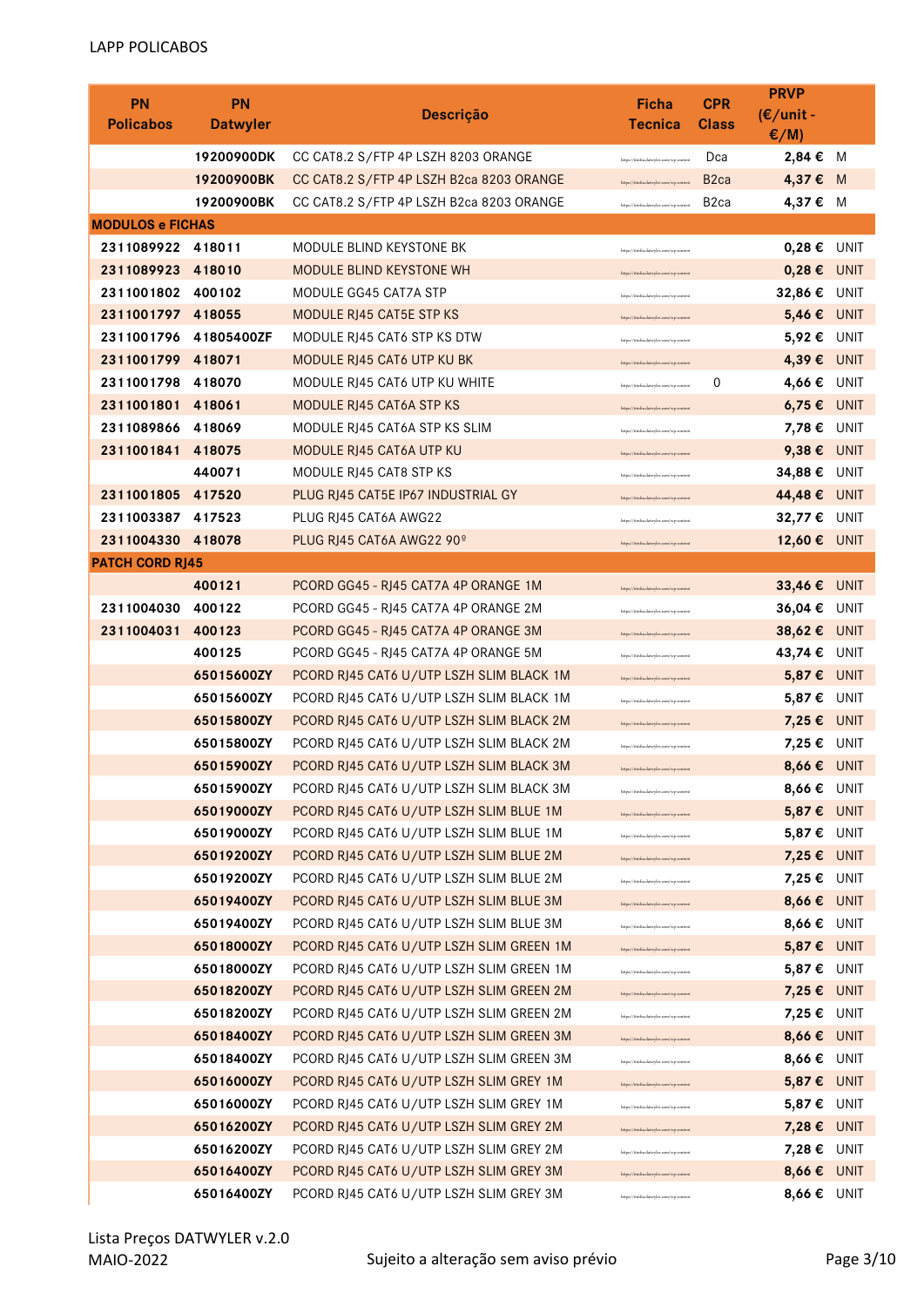| <b>PN</b>         | <b>PN</b>                           | <b>Descrição</b>                                                                      | Ficha                                                                            | <b>CPR</b>   | <b>PRVP</b><br>$(E/unit -$  |             |
|-------------------|-------------------------------------|---------------------------------------------------------------------------------------|----------------------------------------------------------------------------------|--------------|-----------------------------|-------------|
| <b>Policabos</b>  | <b>Datwyler</b>                     |                                                                                       | <b>Tecnica</b>                                                                   | <b>Class</b> | E/M                         |             |
|                   | 65021000ZY                          | PCORD RJ45 CAT6 U/UTP LSZH SLIM RED 1M                                                | https://itinfra.datwyler.com/wp-conten                                           |              | 5,87 €                      | <b>UNIT</b> |
|                   | 65021000ZY                          | PCORD RJ45 CAT6 U/UTP LSZH SLIM RED 1M                                                | https://itinfra.datwyler.com/wp-content                                          |              | 5,87€                       | UNIT        |
|                   | 65021200ZY                          | PCORD RJ45 CAT6 U/UTP LSZH SLIM RED 2M                                                | https://itinfra.datwyler.com/wp-conten                                           |              | $7,25 \in$                  | UNIT        |
|                   | 65021200ZY                          | PCORD RJ45 CAT6 U/UTP LSZH SLIM RED 2M                                                | https://itinfra.datwyler.com/wp-content                                          |              | 7,25€                       | UNIT        |
|                   | 65021400ZY                          | PCORD RJ45 CAT6 U/UTP LSZH SLIM RED 3M                                                | https://itinfra.datwyler.com/wp-conten                                           |              | 8,66€                       | <b>UNIT</b> |
|                   | 65021400ZY                          | PCORD RJ45 CAT6 U/UTP LSZH SLIM RED 3M                                                | https://itinfra.datwyler.com/wp-conten                                           |              | 8,66€                       | UNIT        |
|                   | 65017000ZY                          | PCORD RJ45 CAT6 U/UTP LSZH SLIM WHITE 1M                                              | https://itinfra.datwyler.com/wp-conte                                            |              | 5,87€                       | <b>UNIT</b> |
|                   | 65017000ZY                          | PCORD RJ45 CAT6 U/UTP LSZH SLIM WHITE 1M                                              | https://itinfra.datwyler.com/wp-conten                                           |              | 5,87 € UNIT                 |             |
|                   | 65017200ZY                          | PCORD RJ45 CAT6 U/UTP LSZH SLIM WHITE 2M                                              | https://itinfra.datwyler.com/wp-conten                                           |              | 7,28 € UNIT                 |             |
|                   | 65017200ZY                          | PCORD RJ45 CAT6 U/UTP LSZH SLIM WHITE 2M                                              | https://itinfra.datwyler.com/wp-conter                                           |              | 7,28€                       | UNIT        |
|                   | 65017400ZY<br>65017400ZY            | PCORD RJ45 CAT6 U/UTP LSZH SLIM WHITE 3M                                              | https://itinfra.datwyler.com/wp-content                                          |              | 8,66€                       | <b>UNIT</b> |
|                   | 65020000ZY                          | PCORD RJ45 CAT6 U/UTP LSZH SLIM WHITE 3M<br>PCORD RJ45 CAT6 U/UTP LSZH SLIM YELLOW 1M | https://itinfra.datwyler.com/wp-conten                                           |              | 8,66€<br>5,87 € UNIT        | UNIT        |
|                   | 65020000ZY                          | PCORD RJ45 CAT6 U/UTP LSZH SLIM YELLOW 1M                                             | https://itinfra.datwyler.com/wp-conten                                           |              | 5,87 € UNIT                 |             |
|                   | 65020200ZY                          | PCORD RJ45 CAT6 U/UTP LSZH SLIM YELLOW 2M                                             | https://itinfra.datwyler.com/wp-conten                                           |              | 7,25 € UNIT                 |             |
|                   | 65020200ZY                          | PCORD RJ45 CAT6 U/UTP LSZH SLIM YELLOW 2M                                             | https://itinfra.datwyler.com/wp-conten                                           |              | 7,25€                       | UNIT        |
|                   | 65020400ZY                          | PCORD RJ45 CAT6 U/UTP LSZH SLIM YELLOW 3M                                             | https://itinfra.datwyler.com/wp-conter<br>https://itinfra.datwyler.com/wp-conten |              | 8,66 € UNIT                 |             |
|                   | 65020400ZY                          | PCORD RJ45 CAT6 U/UTP LSZH SLIM YELLOW 3M                                             | https://itinfra.datwyler.com/wp-conten                                           |              | 8,66€                       | UNIT        |
| 2311002194        | 653803                              | PCORD RJ45 CAT6A S/FTP LSZH BLACK 0,5M                                                | https://itinfra.datwyler.com/wp-conte                                            |              | 6,80€                       | UNIT        |
| 2311002203        | 65380800DY                          | PCORD RJ45 CAT6A S/FTP LSZH BLACK 1M                                                  | lattis://itinfra.datwyler.com/wp-conte                                           |              | 7,71 € UNIT                 |             |
| 2311002203        | 65380800DY                          | PCORD RJ45 CAT6A S/FTP LSZH BLACK 1M                                                  | https://itinfra.datwyler.com/wp-conten                                           |              | 7,71 € UNIT                 |             |
| 2311002186        | 65381000DY                          | PCORD RJ45 CAT6A S/FTP LSZH BLACK 2M                                                  | https://itinfra.datwyler.com/wp-conten                                           |              | 9,55€                       | UNIT        |
| 2311002186        | 65381000DY                          | PCORD RJ45 CAT6A S/FTP LSZH BLACK 2M                                                  | https://itinfra.datwyler.com/wp-conten                                           |              | 9,55 $\epsilon$             | UNIT        |
| 2311002193        | 65381200DY                          | PCORD RJ45 CAT6A S/FTP LSZH BLACK 3M                                                  | https://itinfra.datwyler.com/wp-conten                                           |              | 11,38€                      | UNIT        |
| 2311002193        | 65381200DY                          | PCORD RJ45 CAT6A S/FTP LSZH BLACK 3M                                                  | https://itinfra.datwyler.com/wp-conten                                           |              | 11,38€                      | <b>UNIT</b> |
| 2311002951        | 653820                              | PCORD RJ45 CAT6A S/FTP LSZH BLACK 7M                                                  | https://itinfra.datwyler.com/wp-conter                                           |              | 19,86€                      | UNIT        |
| 2311002171        | 653703                              | PCORD RJ45 CAT6A S/FTP LSZH BLUE 0,5M                                                 | .<br>Internet likinden datureler com luco conte                                  |              | $6,80 \in$ UNIT             |             |
| 2311002170 653709 |                                     | PCORD RJ45 CAT6A S/FTP LSZH BLUE 1,5M                                                 | https://itinfra.datwyler.com/wp-content                                          |              | 8,61 € UNIT                 |             |
|                   | 2311002165 65370800DY               | PCORD RJ45 CAT6A S/FTP LSZH BLUE 1M                                                   | https://itinfra.datwyler.com/wp-conten                                           |              | 7,71 € UNIT                 |             |
|                   | 2311002165 65370800DY               | PCORD RJ45 CAT6A S/FTP LSZH BLUE 1M                                                   | https://itinfra.datwyler.com/wp-content                                          |              | 7,71 € UNIT                 |             |
|                   | 2311002174 65371000DY               | PCORD RJ45 CAT6A S/FTP LSZH BLUE 2M                                                   | https://itinfra.datwyler.com/wp-conten                                           |              | 9,55 € UNIT                 |             |
|                   | 2311002174 65371000DY               | PCORD RJ45 CAT6A S/FTP LSZH BLUE 2M                                                   | https://itinfra.datwyler.com/wp-conten                                           |              | 9,55 $\epsilon$ UNIT        |             |
| 2311002189        | 653712                              | PCORD RJ45 CAT6A S/FTP LSZH BLUE 3M                                                   | https://itinfra.datwyler.com/wp-conten                                           |              | 11,38 €                     | <b>UNIT</b> |
| 2311002076        | 653716                              | PCORD RJ45 CAT6A S/FTP LSZH BLUE 5M                                                   | https://itinfra.datwyler.com/wp-content                                          |              | 15,03 € UNIT                |             |
|                   | 2311002161 65355300DY               | PCORD RJ45 CAT6A S/FTP LSZH GREEN 0,5M                                                | https://itinfra.datwyler.com/wp-conten                                           |              | $6,80 \in$ UNIT             |             |
|                   | 2311002202 65355900DY               | PCORD RJ45 CAT6A S/FTP LSZH GREEN 1,5M                                                | https://itinfra.datwyler.com/wp-content                                          |              | 8,61 € UNIT                 |             |
| 2311002164        | 65355800DY                          | PCORD RJ45 CAT6A S/FTP LSZH GREEN 1M                                                  | https://itinfra.datwyler.com/wp-content                                          |              | 7,71 € UNIT                 |             |
|                   | 65356100DY<br>2311002175 65356000DY | PCORD RJ45 CAT6A S/FTP LSZH GREEN 2,5M                                                | https://itinfra.datwyler.com/wp-conten                                           |              | 11,09 € UNIT                |             |
| 2311002187        | 65356200DY                          | PCORD RJ45 CAT6A S/FTP LSZH GREEN 2M<br>PCORD RJ45 CAT6A S/FTP LSZH GREEN 3M          | https://itinfra.datwyler.com/wp-conten                                           |              | 9,55 € UNIT<br>11,38 € UNIT |             |
| 2311002187 653562 |                                     | PCORD RJ45 CAT6A S/FTP LSZH GREEN 3M                                                  | https://itinfra.datwyler.com/wp-content                                          |              | 11,38 € UNIT                |             |
| 2311004116        | 65350000DY                          | PCORD RJ45 CAT6A S/FTP LSZH GREY 0,2M                                                 | https://itinfra.datwyler.com/wp-conten<br>https://itinfra.datwyler.com/wp-conten |              | $6,78 \in$ UNIT             |             |
| 2311002183        | 65350300DY                          | PCORD RJ45 CAT6A S/FTP LSZH GREY 0,5M                                                 | https://itinfra.datwyler.com/wp-content                                          |              | $6,78 \in$ UNIT             |             |
| 2311002183        | 653503                              | PCORD RJ45 CAT6A S/FTP LSZH GREY 0,5M                                                 | https://itinfra.datwyler.com/wp-content                                          |              | 6,78€                       | UNIT        |
| 2311002168        | 65350900DY                          | PCORD RJ45 CAT6A S/FTP LSZH GREY 1,5M                                                 | https://itinfra.datwyler.com/wp-conten                                           |              | 9,09 € UNIT                 |             |
|                   | 2311002182 65352600DY               | PCORD RJ45 CAT6A S/FTP LSZH GREY 10M                                                  | https://itinfra.datwyler.com/wp-conten                                           |              | 25,25 € UNIT                |             |
|                   | 2311002195 65352800DY               | PCORD RJ45 CAT6A S/FTP LSZH GREY 15M                                                  | https://itinfra.datwyler.com/wp-conten                                           |              | 34,77 € UNIT                |             |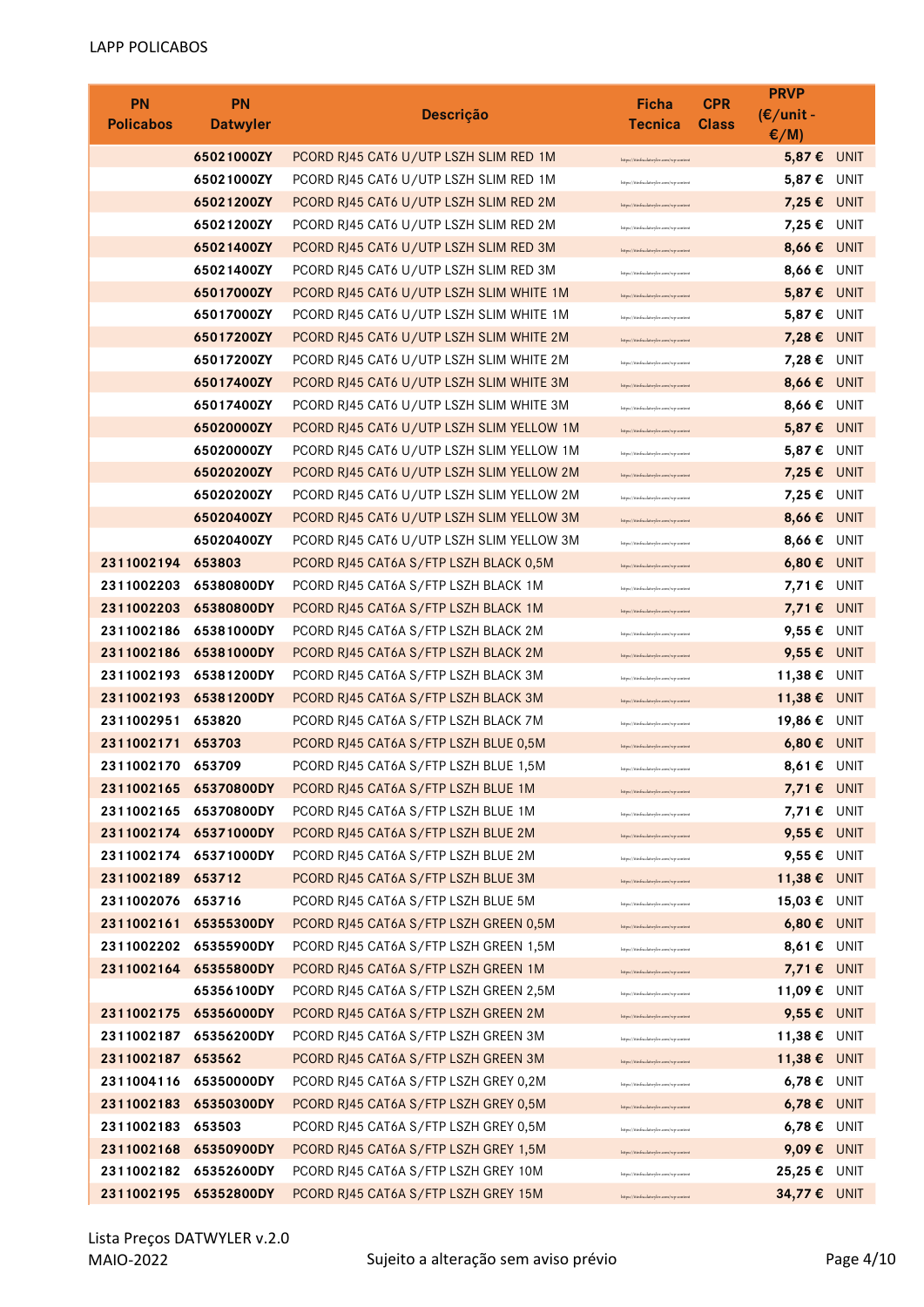| <b>PN</b><br><b>Policabos</b>   | <b>PN</b><br><b>Datwyler</b> | <b>Descrição</b>                                               | Ficha<br>Tecnica                        | <b>CPR</b><br><b>Class</b> | <b>PRVP</b><br>$(E/unit -$<br>$\epsilon/M$ ) |             |
|---------------------------------|------------------------------|----------------------------------------------------------------|-----------------------------------------|----------------------------|----------------------------------------------|-------------|
| 2311002160                      | 653508                       | PCORD RJ45 CAT6A S/FTP LSZH GREY 1M                            | https://itinfra.datwyler.com/wp-conten  |                            | 7,66€                                        | UNIT        |
| 2311002160                      | 65350800DY                   | PCORD RJ45 CAT6A S/FTP LSZH GREY 1M                            | https://itinfra.datwyler.com/wp-conten  |                            | 7,66€                                        | <b>UNIT</b> |
| 2311002196                      | 65353000DY                   | PCORD RJ45 CAT6A S/FTP LSZH GREY 20M                           | https://itinfra.datwyler.com/wp-conten  |                            | 41,74 €                                      | <b>UNIT</b> |
| 2311002173                      | 65351000DY                   | PCORD RJ45 CAT6A S/FTP LSZH GREY 2M                            | https://itinfra.datwyler.com/wp-conten  |                            | 9,47€                                        | UNIT        |
| 2311002177                      | 65351200DY                   | PCORD RJ45 CAT6A S/FTP LSZH GREY 3M                            | https://itinfra.datwyler.com/wp-conten  |                            | 11,26€                                       | UNIT        |
| 2311002179                      | 65351600DY                   | PCORD RJ45 CAT6A S/FTP LSZH GREY 5M                            | https://itinfra.datwyler.com/wp-conten  |                            | 14,84 € UNIT                                 |             |
| 2311003308                      | 65352000DY                   | PCORD RJ45 CAT6A S/FTP LSZH GREY 7M                            | https://itinfra.datwyler.com/wp-conten  |                            | 18,42€                                       | UNIT        |
| 2311003308                      | 65352000DY                   | PCORD RJ45 CAT6A S/FTP LSZH GREY 7M                            | https://itinfra.datwyler.com/wp-conten  |                            | 18,42 €                                      | UNIT        |
| 2311002117                      | 664012                       | PCORD RJ45 CAT6A S/FTP LSZH IP67 ORANGE 3M                     | https://itinfra.datwyler.com/wp-conten  |                            | 38,56€                                       | UNIT        |
| 2311002163                      | 653753                       | PCORD RJ45 CAT6A S/FTP LSZH ORANGE 0,5M                        | https://itinfra.datwyler.com/wp-conten  |                            | 6,80€                                        | <b>UNIT</b> |
| 2311002169                      | 653759                       | PCORD RJ45 CAT6A S/FTP LSZH ORANGE 1,5M                        | https://itinfra.datwyler.com/wp-conten  |                            | 9,14 €                                       | UNIT        |
| 2311002198                      | 653758                       | PCORD RJ45 CAT6A S/FTP LSZH ORANGE 1M                          | https://itinfra.datwyler.com/wp-conten  |                            | 7,71 € UNIT                                  |             |
| 2311002199                      | 653760                       | PCORD RJ45 CAT6A S/FTP LSZH ORANGE 2M                          | https://itinfra.datwyler.com/wp-conten  |                            | 9,55 €                                       | UNIT        |
| 2311002176                      | 653762                       | PCORD RJ45 CAT6A S/FTP LSZH ORANGE 3M                          | https://itinfra.datwyler.com/wp-conten  |                            | 11,38€                                       | <b>UNIT</b> |
| 2311002181                      | 653766                       | PCORD RJ45 CAT6A S/FTP LSZH ORANGE 5M                          | https://itinfra.datwyler.com/wp-conten  |                            | 15,03 €                                      | UNIT        |
| 2311002162                      | 653653                       | PCORD RJ45 CAT6A S/FTP LSZH RED 0,5M                           | https://itinfra.datwyler.com/wp-conten  |                            | 6,80€                                        | <b>UNIT</b> |
| 2311002185                      | 653659                       | PCORD RJ45 CAT6A S/FTP LSZH RED 1,5M                           | https://itinfra.datwyler.com/wp-conten  |                            | 9,14 €                                       | UNIT        |
| 2311002167                      | 65365800DY                   | PCORD RJ45 CAT6A S/FTP LSZH RED 1M                             | https://itinfra.datwyler.com/wp-conten  |                            | 7,71 € UNIT                                  |             |
| 2311002167                      | 65365800DY                   | PCORD RJ45 CAT6A S/FTP LSZH RED 1M                             | https://itinfra.datwyler.com/wp-conten  |                            | 7,71 € UNIT                                  |             |
| 2311002172                      | 65366000DY                   | PCORD RJ45 CAT6A S/FTP LSZH RED 2M                             | https://itinfra.datwyler.com/wp-conten  |                            | 9,55€                                        | UNIT        |
| 2311002172                      | 65366000DY                   | PCORD RJ45 CAT6A S/FTP LSZH RED 2M                             | https://itinfra.datwyler.com/wp-conter  |                            | 9,55€                                        | UNIT        |
| 2311002197                      | 653662                       | PCORD RJ45 CAT6A S/FTP LSZH RED 3M                             | https://itinfra.datwyler.com/wp-conten  |                            | 11,38€                                       | <b>UNIT</b> |
| 2311002201                      | 653853                       | PCORD RJ45 CAT6A S/FTP LSZH VIOLET 0,5M                        | https://itinfra.datwyler.com/wp-conter  |                            | 6,80€                                        | UNIT        |
| 2311002192                      | 653859                       | PCORD RJ45 CAT6A S/FTP LSZH VIOLET 1,5M                        | https://itinfra.datwyler.com/wp-conten  |                            | 9,14 $\epsilon$ UNIT                         |             |
| 2311002191                      | 653858                       | PCORD RJ45 CAT6A S/FTP LSZH VIOLET 1M                          | https://itinfra.datwyler.com/wp-conten  |                            | 7,71€                                        | UNIT        |
| 2311004618                      | 653860                       | PCORD RJ45 CAT6A S/FTP LSZH VIOLET 2M                          | https://itinfra.datwyler.com/wp-content |                            | 9,55€                                        | <b>UNIT</b> |
| 2311004619                      | 653862                       | PCORD RJ45 CAT6A S/FTP LSZH VIOLET 3M                          | https://itinfra.datwyler.com/wp-conten  |                            | 11,38€                                       | UNIT        |
| 2311090350                      | 65386600DY                   | PCORD RJ45 CAT6A S/FTP LSZH VIOLET 5M                          | https://itinfra.datwyler.com/wp-content | $\mathbf 0$                | 15,03 € UNIT                                 |             |
| 2311002184                      | 653603                       | PCORD RJ45 CAT6A S/FTP LSZH YELLOW 0,5M                        | https://itinfra.datwyler.com/wp-conten  |                            | $6,80 \in \text{UNIT}$                       |             |
| 2311002166                      | 65360800DY                   | PCORD RJ45 CAT6A S/FTP LSZH YELLOW 1M                          | https://itinfra.datwyler.com/wp-conten  |                            | 7,71 € UNIT                                  |             |
|                                 | 2311002166 65360800DY        | PCORD RJ45 CAT6A S/FTP LSZH YELLOW 1M                          | https://itinfra.datwyler.com/wp-conten  |                            | 7,71 € UNIT                                  |             |
| 2311002200                      | 653630                       | PCORD RJ45 CAT6A S/FTP LSZH YELLOW 20M                         | https://itinfra.datwyler.com/wp-conten  |                            | 42,55 € UNIT                                 |             |
| 2311002190                      | 65361000DY                   | PCORD RJ45 CAT6A S/FTP LSZH YELLOW 2M                          | https://itinfra.datwyler.com/wp-conten  |                            | 9,55 € UNIT                                  |             |
| 2311002190                      | 65361000DY                   | PCORD RJ45 CAT6A S/FTP LSZH YELLOW 2M                          | https://itinfra.datwyler.com/wp-conten  |                            | 9,55 € UNIT                                  |             |
| 2311002188                      | 653612                       | PCORD RJ45 CAT6A S/FTP LSZH YELLOW 3M                          | https://itinfra.datwyler.com/wp-conten  |                            | 11,38 € UNIT                                 |             |
| 2311002180                      | 653616                       | PCORD RJ45 CAT6A S/FTP LSZH YELLOW 5M                          | https://itinfra.datwyler.com/wp-conten  |                            | 15,03 € UNIT                                 |             |
| <b>PATCHPANEL</b>               |                              |                                                                |                                         |                            |                                              |             |
| 2311002012 417980               |                              | PPANEL CSA CAT6A STP 24XRJ45 19" 1U GY                         | $\circ$                                 |                            | 236,83 € UNIT                                |             |
| 2311002013 418002               |                              | PPANEL CU CAT3 25XRJ45 19" 1U                                  |                                         |                            | 68,73 $€$ UNIT                               |             |
| 2311002014 418003               |                              | PPANEL CU CAT3 50XRJ45 19" 1U                                  |                                         |                            | 98,73 € UNIT                                 |             |
| 2311002009                      | 418005                       | PPANEL CUP CAT6 24XRJ45 19" 1U BK                              |                                         |                            | 144,50€                                      | UNIT        |
| 2311002010                      | 418019                       | PPANEL KS 24X STP 19" 1U                                       | https://itinfra.datwyler.com/wp-conter  |                            | 37,82 € UNIT                                 |             |
| 2311089865<br>2311089864 418099 | 418120                       | PPANEL KS 48X STP 19" 1U                                       | /itinfra.datwyler.com/wp-conter         |                            | 77,75 € UNIT                                 |             |
| 2311002008                      | 418022                       | PPANEL KS 48X STP 19" 1U ANGLED<br>PPANEL KU 24X UTP 19" 1U BK | sttps://itinfra.datwyler.com/wp-conter  |                            | 123,02 € UNIT<br>36,44 € UNIT                |             |
| 2311002024                      | 440042                       | PPANEL MGK 24X STEEL DTW                                       | ttps://itinfra.datwyler.com/wp-conten   |                            | 53,29 € UNIT                                 |             |
| 2311002023                      | 185841                       | PPANEL MPS 24X STEEL                                           | https://itinfra.datwyler.com/wp-conten  |                            | 62,81 € UNIT                                 |             |
|                                 |                              |                                                                | $\mathfrak o$                           |                            |                                              |             |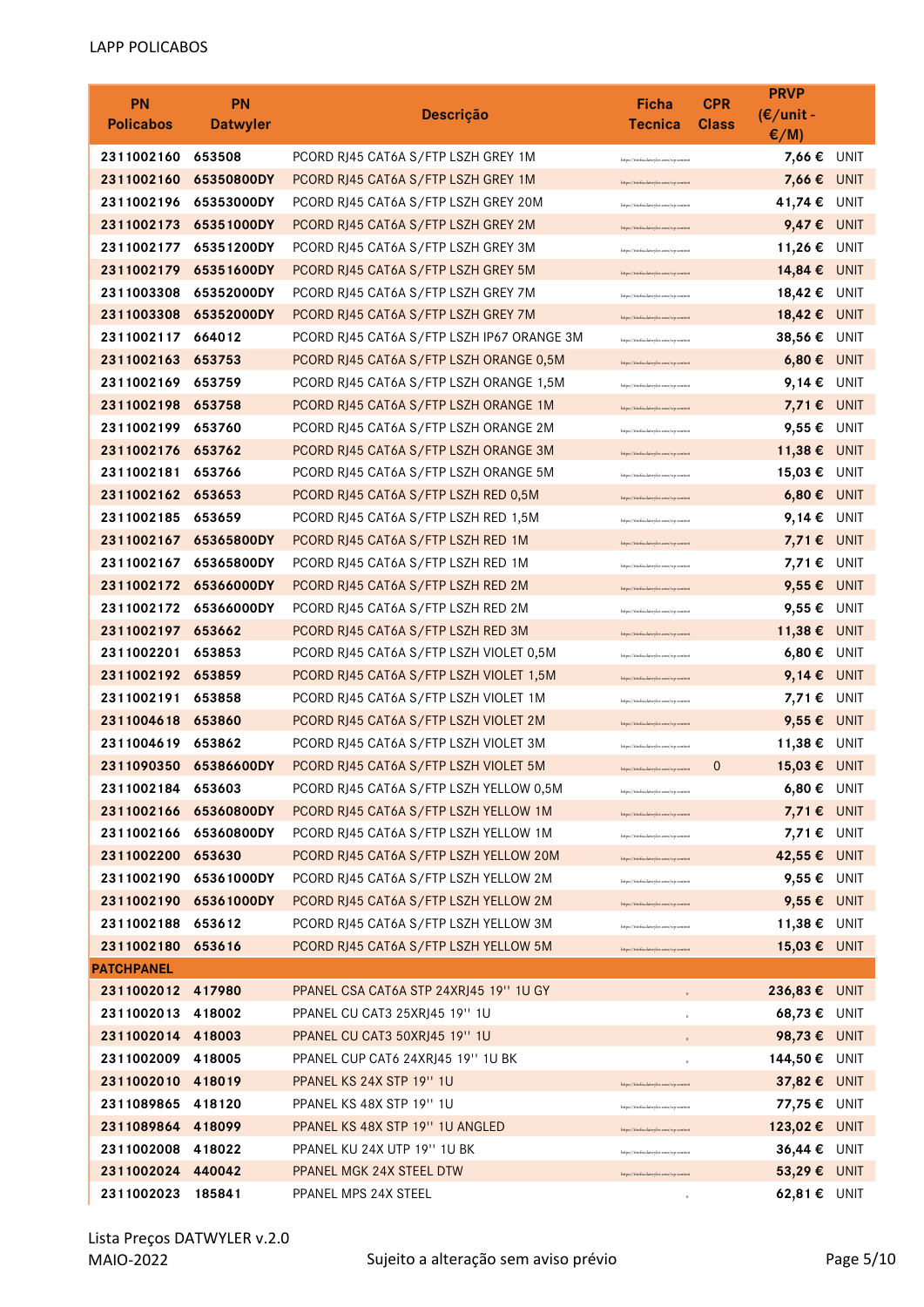| <b>PN</b><br><b>Policabos</b> | <b>PN</b><br><b>Datwyler</b> | <b>Descrição</b>                                     | <b>Ficha</b><br><b>Tecnica</b>          | <b>CPR</b><br><b>Class</b> | <b>PRVP</b><br>$(E/unit -$<br>$\epsilon/M$ ) |      |
|-------------------------------|------------------------------|------------------------------------------------------|-----------------------------------------|----------------------------|----------------------------------------------|------|
| <b>FACEPLATES</b>             |                              |                                                      |                                         |                            |                                              |      |
| 2311004587 418031             |                              | FACEPLATE 45x22,5 (1MOD) RAL9010                     | https://itinfra.datwyler.com/wp-content |                            | 1,96 € UNIT                                  |      |
| 2311001207 418030             |                              | FACEPLATE 45X45 (1MOD) RAL9010                       | https://itinfra.datwyler.com/wp-conten  |                            | 1,55 € UNIT                                  |      |
| 2311001208 418032             |                              | FACEPLATE 45X45 (2MOD) RAL9010                       | https://itinfra.datwyler.com/wp-conten  |                            | 3,05 € UNIT                                  |      |
| 2311089970 418029             |                              | FACEPLATE 45X45 ANGLED (1MOD) RAL9010 DTW            | https://itinfra.datwyler.com/wp-conter  |                            | $2,55 \in$ UNIT                              |      |
| 2311001209 418033             |                              | FACEPLATE 45X45 ANGLED (2MOD) RAL9010                | https://itinfra.datwyler.com/wp-conten  |                            | 3,29 $\epsilon$ UNIT                         |      |
| 2311001210 418034             |                              | FACEPLATE FRAME 45x45 RAL9010                        | https://itinfra.datwyler.com/wp-content |                            | 4,32 € UNIT                                  |      |
| <b>OUTLET e CAIXAS</b>        |                              |                                                      |                                         |                            |                                              |      |
| 2311001214 417510             |                              | <b>BOX SURFACE 2XKEYSTONE IP44</b>                   | https://itinfra.datwyler.com/wp-conten  |                            | 34,01 € UNIT                                 |      |
| 2311001211 417530             |                              | OUTLET BOX IP67 (2MOD)                               | https://itinfra.datwyler.com/wp-conten  |                            | 135,19€                                      | UNIT |
| 2311002019 309155             |                              | OUTLET IP67 W/MS MODULE CAT6A GY                     |                                         |                            | 58,04 € UNIT                                 |      |
| 2311001206 418037             |                              | <b>OUTLET SURFACE BOX (2MOD)</b>                     | https://itinfra.datwyler.com/wp-conter  |                            | 4,41 € UNIT                                  |      |
| 2311001217 418039             |                              | OUTLET SURFACE BOX (6MOD) W/SHUTTER                  | https://itinfra.datwyler.com/wp-conten  |                            | 7,88 € UNIT                                  |      |
| <b>FIBRA OPTICA</b>           |                              |                                                      |                                         |                            |                                              |      |
|                               | 18635800DZ                   | FO Hybrid wbGGFR 2x 9/125 SM + 3x2.5 mm <sup>2</sup> | https://itinfra.datwyler.com/wp-content | Dca                        | 8,41 € M                                     |      |
| 2311004381                    | 19341000DZ                   | FO INDOOR I-V(ZN)H 4X 9/125 SM YE                    | https://itinfra.datwyler.com/wp-content | Dca                        | 0,79 € M                                     |      |
| 2311004375                    | 19209502DZ                   | FO INDOOR I-V(ZN)HH 2X 9/125 SM GN DTW               |                                         | Dca                        | $0,86 \in M$                                 |      |
| 2311001948                    | 19030600FZ                   | FO MINIZIP 1.8 2X 9/125 SM DTW                       | https://itinfra.datwyler.com/wp-content | Fca                        | $0,52 \in M$                                 |      |
| 2311003463                    | 19024700FZ                   | FO MINIZIP 1.8 2X 9/125 SM GN DTW                    | https://itinfra.datwyler.com/wp-content | Fca                        | $0,51 \in M$                                 |      |
| 2311002003                    | 18643200DZ                   | FO UNIVERSAL (2X12)24X 50/125 OM3                    | https://itinfra.datwyler.com/wp-content | Dca                        | 5,39 € M                                     |      |
| 2311002007                    | 19007100DZ                   | FO UNIVERSAL (2X12)24X 9/125 SM                      | https://itinfra.datwyler.com/wp-content | Dca                        | 2,30 € M                                     |      |
| 2311001998                    | 18635000DZ                   | FO UNIVERSAL 12X 50/125 OM3                          | https://itinfra.datwyler.com/wp-content | Dca                        | 2,66 € M                                     |      |
| 2311002006                    | 19125100DZ                   | FO UNIVERSAL 12X 50/125 OM4                          | https://itinfra.datwyler.com/wp-content | Dca                        | 4,41€ M                                      |      |
| 2311090186                    | 19618500BZ                   | FO UNIVERSAL 12X 50/125 OM4 B2ca VIOLET              | https://itinfra.datwyler.com/wp-content | B <sub>2</sub> ca          | 7,16 € M                                     |      |
|                               | 19618500CZ                   | FO UNIVERSAL 12X 50/125 OM4 Cca VIOLET               | https://itinfra.datwyler.com/wp-content | Cca                        | 6,39 € M                                     |      |
|                               | 19706400BZ                   | FO UNIVERSAL 12X 50/125 OM5 B2ca LIME                | https://itinfra.datwyler.com/wp-content | B <sub>2</sub> ca          | 12,25 € M                                    |      |
|                               | 19706400CZ                   | FO UNIVERSAL 12X 50/125 OM5 Cca LIME                 | https://itinfra.datwyler.com/wp-content | Cca                        | 10,94 € M                                    |      |
|                               | 2311004687 19706400DZ        | FO UNIVERSAL 12X 50/125 OM5 LIME                     | https://itinfra.datwyler.com/wp-content | Dca                        | 8,75 € M                                     |      |
| 2311001996                    | 19007700DZ                   | FO UNIVERSAL 12X 9/125 SM                            | https://itinfra.datwyler.com/wp-content | Dca                        | 1,31 € M                                     |      |
| 2311002002                    | 19175500DZ                   | FO UNIVERSAL 24X 50/125 OM3                          | https://itinfra.datwyler.com/wp-content | Dca                        | 4,92 € M                                     |      |
| 2311002000                    | 18735400DZ                   | FO UNIVERSAL 24X 9/125 SM                            | https://itinfra.datwyler.com/wp-content | Dca                        | 1,85 € M                                     |      |
| 2311001985                    | 18598900DZ                   | FO UNIVERSAL 4X 50/125 OM3                           | https://itinfra.datwyler.com/wp-content | Dca                        | 1,60 € M                                     |      |
| 2311001986                    | 19271200DZ                   | FO UNIVERSAL 4X 50/125 OM4                           | https://itinfra.datwyler.com/wp-content | Dca                        | 2,07 € M                                     |      |
| 2311001983                    | 19020300DZ                   | FO UNIVERSAL 4X 9/125 SM                             | https://itinfra.datwyler.com/wp-content | Dca                        | 1,05 € M                                     |      |
| 2311001990                    | 19011200DZ                   | FO UNIVERSAL 6X 50/125 OM3                           | https://itinfra.datwyler.com/wp-content | Dca                        | 1,93 € M                                     |      |
| 2311003011                    | 19336000DZ                   | FO UNIVERSAL 6X 50/125 OM4 GN                        |                                         | Dca                        | 2,69 € M                                     |      |
| 2311001988                    | 19020400DZ                   | FO UNIVERSAL 6X 9/125 SM                             | https://itinfra.datwyler.com/wp-content | Dca                        | $1,13 \in M$                                 |      |
| 2311001994                    | 18595900DZ                   | FO UNIVERSAL 8X 50/125 OM3                           | https://itinfra.datwyler.com/wp-content | Dca                        | 2,28 € M                                     |      |
| 2311002005                    | 18736300DZ                   | FO UNIVERSAL 8X 50/125 OM4                           | https://itinfra.datwyler.com/wp-content | Dca                        | 3,28 € M                                     |      |
| 2311001992                    | 19020500DZ                   | FO UNIVERSAL 8X 9/125 SM                             | https://itinfra.datwyler.com/wp-content | Dca                        | 1,28 € M                                     |      |
|                               | 19018400FZ                   | FO WBGGT HP (2X12)24X 9/125 SM                       | https://itinfra.datwyler.com/wp-content | Fca                        | 3,37 € M                                     |      |
| 2311002250                    | 19005800FZ                   | FO WBGGT HP (3X12)36X 9/125 SM                       | https://itinfra.datwyler.com/wp-content | Fca                        | 3,80 € M                                     |      |
| 2311002251                    | 18738500FZ                   | FO WBGGT HP (4X12)48X 9/125 SM                       | https://itinfra.datwyler.com/wp-content | Fca                        | 3,32 € M                                     |      |
|                               | 19018500FZ                   | FO WBGGT HP (4X12)48X 9/125 SM                       | https://itinfra.datwyler.com/wp-content | Fca                        | 4,18 € M                                     |      |
| 2311002252                    | 19017100FZ                   | FO WBGGT HP (5X12)60X 9/125 SM                       | https://itinfra.datwyler.com/wp-content | Fca                        | 4,34 € M                                     |      |
| 2311002253                    | 19017200FZ                   | FO WBGGT HP (6X12)72X 9/125 SM                       | https://itinfra.datwyler.com/wp-content | Fca                        | 4,49 € M                                     |      |
|                               | 19017400FZ                   | FO WBGGT HP (9X12)108X 9/125 SM                      | https://itinfra.datwyler.com/wp-content | Fca                        | $6,43 \in M$                                 |      |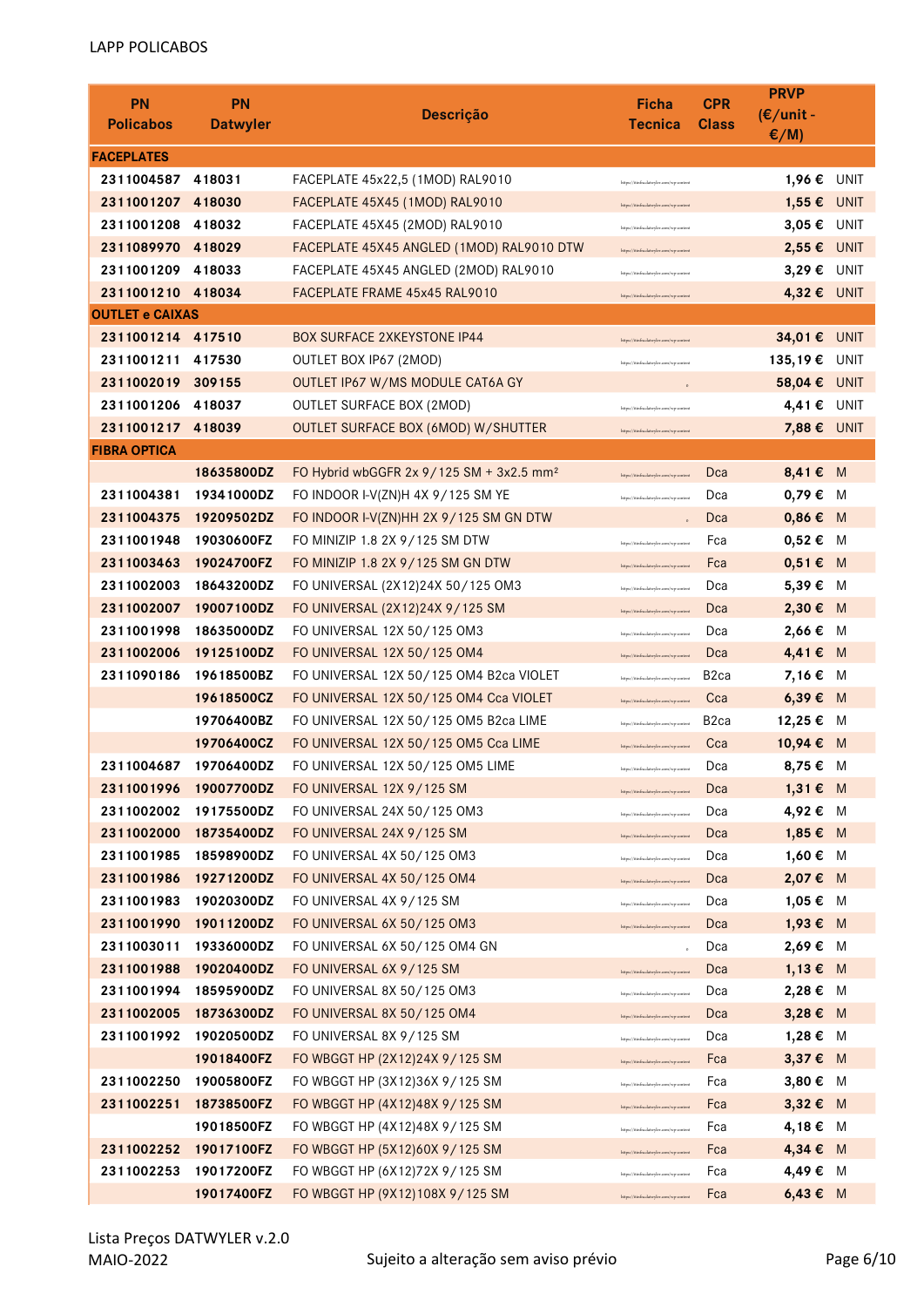| <b>PN</b>         | <b>PN</b>       |                                       | Ficha                                   | <b>CPR</b>   | <b>PRVP</b>     |   |
|-------------------|-----------------|---------------------------------------|-----------------------------------------|--------------|-----------------|---|
| <b>Policabos</b>  | <b>Datwyler</b> | <b>Descrição</b>                      | <b>Tecnica</b>                          | <b>Class</b> | $(E/unit -$     |   |
|                   |                 |                                       |                                         |              | $\epsilon/M$ )  |   |
| 2311001947        | 191796          | FO ZGGFR SAFETY E30 12X 50/125 OM3    | https://itinfra.datwyler.com/wp-conten  |              | 3,79 € M        |   |
| 2311001946        | 190719          | FO ZGGFR SAFETY E30 12X 9/125 SM      | https://itinfra.datwyler.com/wp-content |              | 1,93 € M        |   |
|                   | 190604          | FO ZGGFR SAFETY E30 4X 50/125 OM3     | https://itinfra.datwyler.com/wp-conten  |              | 2,30 € M        |   |
|                   | 193447          | FO ZGGFR SAFETY E30 4X 50/125 OM4     | https://itinfra.datwyler.com/wp-content |              | 3,20 € M        |   |
|                   | 191851          | FO ZGGFR SAFETY E30 6X 50/125 OM3     | https://itinfra.datwyler.com/wp-content |              | 2,77 €          | M |
|                   | 193448          | FO ZGGFR SAFETY E30 6X 50/125 OM4     | https://itinfra.datwyler.com/wp-content |              | 3,83 € M        |   |
|                   | 193449          | FO ZGGFR SAFETY E30 8X 50/125 OM4     | https://itinfra.datwyler.com/wp-content |              | 4,37 € M        |   |
| 2311001952        | 19019200FZ      | FO ZGGT 1000 12X 9/125 SM             | https://itinfra.datwyler.com/wp-content | Fca          | $1,21 \in M$    |   |
| 2311001966        | 18636100FZ      | FO ZGGT HP 12X 50/125 OM3             | https://itinfra.datwyler.com/wp-content | Fca          | 3,06 € M        |   |
|                   | 19065100FZ      | FO ZGGT HP 12X 50/125 OM3             | https://itinfra.datwyler.com/wp-content | Fca          | 4,31€ M         |   |
|                   | 19261000FZ      | FO ZGGT HP 12X 50/125 OM4             | https://itinfra.datwyler.com/wp-content | Fca          | 4,89€           | M |
| 2311001963        | 19016900FZ      | FO ZGGT HP 12X 9/125 SM               | https://itinfra.datwyler.com/wp-content | Fca          | 1,50 € M        |   |
| 2311004373        | 19264500FZ      | FO ZGGT HP 24X 50/125 OM3             | https://itinfra.datwyler.com/wp-content | Fca          | 5,28 € M        |   |
| 2311001967        | 19014900FZ      | FO ZGGT HP 24X 9/125 SM               | https://itinfra.datwyler.com/wp-content | Fca          | 1,95 € M        |   |
| 2311001955        | 19212100FZ      | FO ZGGT HP 4X 50/125 OM3              | https://itinfra.datwyler.com/wp-content | Fca          | 1,84 €          | M |
| 2311090052        | 19608900FZ      | FO ZGGT HP 4X 50/125 OM4              | https://itinfra.datwyler.com/wp-content | Fca          | 2,82 € M        |   |
| 2311001953        | 19016600FZ      | FO ZGGT HP 4X 9/125 SM                | https://itinfra.datwyler.com/wp-content | Fca          | 1,30 € M        |   |
| 2311001959        | 19074700FZ      | FO ZGGT HP 6X 50/125 OM3              | https://itinfra.datwyler.com/wp-content | Fca          | 2,22 € M        |   |
| 2311001958        | 19016700FZ      | FO ZGGT HP 6X 9/125 SM                | https://itinfra.datwyler.com/wp-content | Fca          | 1,45 € M        |   |
| 2311001960        | 19016800FZ      | FO ZGGT HP 8X 9/125 SM                | https://itinfra.datwyler.com/wp-content | Fca          | 1,43 € M        |   |
| 2311002254        | 19123500FZ      | FO ZKT MICRO 24X 9/125 SM             | https://itinfra.datwyler.com/wp-content | Fca          | 1,32 € M        |   |
| 2311001970        | 19180600FZ      | FO ZWBKWT BASICLINE 12X 50/125 OM3    | https://itinfra.datwyler.com/wp-content | Fca          | 3,22 € M        |   |
| 2311001979        | 19020200FZ      | FO ZWBKWT BASICLINE 12X 9/125 SM      | https://itinfra.datwyler.com/wp-content | Fca          | 1,78 € M        |   |
| 2311001980        | 19035500FZ      | FO ZWBKWT BASICLINE 24X 9/125 SM      | https://itinfra.datwyler.com/wp-content | Fca          | 2,23 € M        |   |
| 2311001977        | 19020000FZ      | FO ZWBKWT BASICLINE 4X 9/125 SM GREY  | https://itinfra.datwyler.com/wp-content | Fca          | 1,58€           | M |
| 2311001969        | 18738900FZ      | FO ZWBKWT BASICLINE 6X 50/125 OM3     | https://itinfra.datwyler.com/wp-content | Fca          | 2,35 € M        |   |
| 2311001981        | 18737700FZ      | FO ZWBKWT BASICLINE 6X 9/125 SM       | https://itinfra.datwyler.com/wp-content | Fca          | 1,63 € M        |   |
| 2311004156        | 19007200FZ      | FO ZWBKWT BASICLINE 8X 50/125 OM3 DTW | https://itinfra.datwyler.com/wp-content | Fca          | 2,66 € M        |   |
| 2311001978        | 19020100FZ      | FO ZWBKWT BASICLINE 8X 9/125 SM       | https://itinfra.datwyler.com/wp-content | Fca          | 1,67 € M        |   |
| <b>PIGTAIL</b>    |                 |                                       |                                         |              |                 |   |
| 2311002085 423361 |                 | PIGTAIL LC 50/125 OM2 2M DTW          | https://itinfra.datwyler.com/wp-conten  |              | 2,46 € UNIT     |   |
| 2311002086 423341 |                 | PIGTAIL LC 50/125 OM3 2M              | https://itinfra.datwyler.com/wp-conten  |              | $2,08 €$ UNIT   |   |
| 2311002116 423348 |                 | PIGTAIL LC 50/125 OM4 2M              | https://itinfra.datwyler.com/wp-conten  |              | 2,39 € UNIT     |   |
| 2311002084 423321 |                 | PIGTAIL LC 9/125 SM 2M                | https://itinfra.datwyler.com/wp-conten  |              | $1,81 \in$ UNIT |   |
| 2311002926 421161 |                 | PIGTAIL SC 50/125 OM2 2M DTW          | https://itinfra.datwyler.com/wp-conten  |              | 1,79 € UNIT     |   |
| 2311002079 421141 |                 | PIGTAIL SC 50/125 OM3 2M              | https://itinfra.datwyler.com/wp-conten  |              | 1,72 € UNIT     |   |
| 2311003392 421144 |                 | PIGTAIL SC 50/125 OM4 2M DTW          | https://itinfra.datwyler.com/wp-conten  |              | 1,79 € UNIT     |   |
| 2311002077 421121 |                 | <b>PIGTAIL SC 9/125 SM 2M</b>         | https://itinfra.datwyler.com/wp-conten  |              | 1,48 € UNIT     |   |
| 2311090166 427722 |                 | PIGTAIL SC/A - 9/125 SM (SET 12) 2M   | https://itinfra.datwyler.com/wp-conten  |              | 23,72 € UNIT    |   |
| 2311003391 427721 |                 | PIGTAIL SC/A 9/125 SM 2M              | https://itinfra.datwyler.com/wp-conten  |              | 1,84 € UNIT     |   |
| 2311002081 422261 |                 | PIGTAIL ST 50/125 OM2 2M              | https://itinfra.datwyler.com/wp-conten  |              | 3,13 € UNIT     |   |
| 2311002080        | 422221          | <b>PIGTAIL ST 9/125 SM 2M</b>         | https://itinfra.datwyler.com/wp-content |              | 3,91 € UNIT     |   |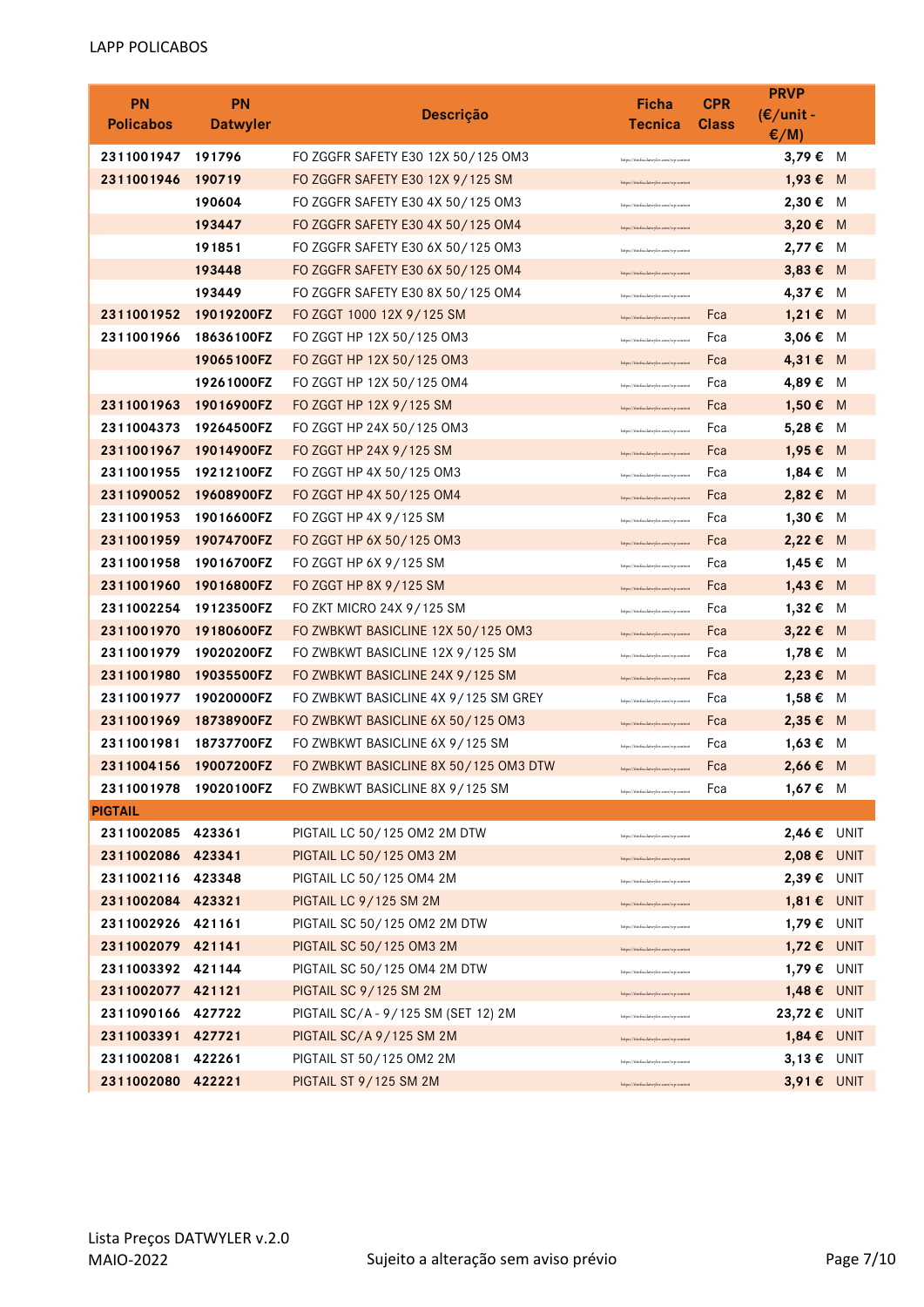| <b>PN</b><br><b>Policabos</b> | <b>PN</b><br><b>Datwyler</b> | <b>Descrição</b>                          | Ficha<br><b>Tecnica</b>                | <b>PRVP</b><br><b>CPR</b><br>$(E/unit -$<br><b>Class</b><br>$E/M$ ) |                 |  |  |  |
|-------------------------------|------------------------------|-------------------------------------------|----------------------------------------|---------------------------------------------------------------------|-----------------|--|--|--|
|                               | <b>ADAPTADORES FO</b>        |                                           |                                        |                                                                     |                 |  |  |  |
| 2311003385                    | 418513                       | ADAPTER LC - LC DPX MM                    | https://itinfra.datwyler.com/wp-conten |                                                                     | 3,48 € UNIT     |  |  |  |
| 2311089829                    | 418532                       | ADAPTER LC - LC DPX MM LI                 | https://itinfra.datwyler.com/wp-conter | 2,08€                                                               | UNIT            |  |  |  |
| 2311003383                    | 418514                       | ADAPTER LC - LC DPX SM BU                 | https://itinfra.datyeder.com/wp-conte  |                                                                     | 3,99 € UNIT     |  |  |  |
| 2311001038                    | 418508                       | ADAPTER SC - SC DPX MM                    | https://itinfra.datwyler.com/wp-conten |                                                                     | 1,74 € UNIT     |  |  |  |
| 2311001043 418510             |                              | ADAPTER SC - SC DPX MM TQ                 | https://itinfra.datwyler.com/wp-conte  |                                                                     | 1,74 € UNIT     |  |  |  |
| 2311001044                    | 418511                       | ADAPTER SC - SC DPX SM BU                 | https://itinfra.datwyler.com/wp-conter |                                                                     | 2,10 € UNIT     |  |  |  |
| 2311001040                    | 418505                       | ADAPTER SC - SC SPX SM                    | https://itinfra.datwyler.com/wp-conten |                                                                     | 1,05 € UNIT     |  |  |  |
| 2311003386                    | 418512                       | ADAPTER SC/A - SC/A DPX SM                | https://itinfra.datwyler.com/wp-conten |                                                                     | 2,08 € UNIT     |  |  |  |
| 2311089828                    | 418506                       | ADAPTER SC/A - SC/A SPX SM                | https://itinfra.datwyler.com/wp-cont-  |                                                                     | 1,43 € UNIT     |  |  |  |
| 2311002983                    | 1414886                      | ADAPTER ST - ST SPX SM                    | https://itinfra.datwyler.com/wp-conten |                                                                     | $1,38 \in$ UNIT |  |  |  |
| <b>PPANEL + JUNTA FO</b>      |                              |                                           |                                        |                                                                     |                 |  |  |  |
|                               | 2311002044 41555100ZY        | PPANEL FO OV-A 19 ` 1U WO/FPLATE BK DTW   | $\alpha$                               |                                                                     | 62,36 € UNIT    |  |  |  |
| 2311004694                    | 41521700ZY                   | PPANEL FO OV-S 19" 1U 12xLCD OM4 GY DTW   |                                        |                                                                     | 347,27 € UNIT   |  |  |  |
| 2311004689                    | 41514200ZY                   | PPANEL FO OV-S 19" 1U 12xLCD OM5 LIME BK  | https://itinfra.datwyler.com/wp-conten | 529,67€                                                             | UNIT            |  |  |  |
| 2311089879                    | 41534100ZY                   | PPANEL FO OV-S 19" 1U 12xLCD SM BK DTW    |                                        |                                                                     | 355,00 € UNIT   |  |  |  |
| 2311004683                    | 41521400ZY                   | PPANEL FO OV-S 19" 1U 12xLCD SM GY DTW    |                                        |                                                                     | 329,28 € UNIT   |  |  |  |
| 2311004686                    | 41522100ZY                   | PPANEL FO OV-S 19" 1U 24xLCD OM4 GY DTW   |                                        |                                                                     | 518,78 € UNIT   |  |  |  |
| 2311004690                    | 41514400ZY                   | PPANEL FO OV-S 19" 1U 24xLCD OM5 LIME BK  | https://itinfra.datwyler.com/wp-conter | 775,37€                                                             | UNIT            |  |  |  |
| 2311004684                    | 41521800ZY                   | PPANEL FO OV-S 19 10 24xLCD SM GY         | $\mathfrak{o}$                         |                                                                     | 475,75 € UNIT   |  |  |  |
| 2311004685                    | 41521300ZY                   | PPANEL FO OV-S 19" 1U 6xLCD OM4 GY DTW    | $\mathfrak{g}$                         | 259,81€                                                             | UNIT            |  |  |  |
| 2311004688                    | 41514000ZY                   | PPANEL FO OV-S 19 `` 1U 6xLCD OM5 LIME BK | https://itinfra.datwyler.com/wp-conten | 365,85 €                                                            | UNIT            |  |  |  |
| 2311004693                    | 41535700ZY                   | PPANEL FO OV-S 19 `` 1U 6xLCD SM BK DTW   | $\circ$                                |                                                                     | 282,96 € UNIT   |  |  |  |
| 2311004695                    | 41521000ZY                   | PPANEL FO OV-S 19" 1U 6xLCD SM GY DTW     |                                        |                                                                     | 241,81 € UNIT   |  |  |  |
| 2311002061                    | 415203                       | PPANEL FO OV-S 19" 1U BK                  |                                        | 108,65 €                                                            | UNIT            |  |  |  |
| 2311002047 416951             |                              | PPANEL FPLATE 12XSCD 19" 1U GY            | https://itinfra.datwyler.com/wp-conter |                                                                     | 20,79 € UNIT    |  |  |  |
| 2311002046                    | 417374                       | PPANEL FPLATE 24XSC/LSH/LCD 19 ` 1U BK    | https://itinfra.datwyler.com/wp-conten | 21,22€                                                              | UNIT            |  |  |  |
| 2311003171 416953             |                              | PPANEL FPLATE 24XSC/LSH/LCD 19 `` 1U GY   | https://itinfra.datwyler.com/wp-conten |                                                                     | 20,79 € UNIT    |  |  |  |
| 2311002048                    | 417379                       | PPANEL FPLATE 24XSCD 19" 1U BK            | https://itinfra.datwyler.com/wp-conte  |                                                                     | 21,86 € UNIT    |  |  |  |
| 2311002050 416954             |                              | PPANEL FPLATE 24XST/FC 19" 1U GY          | https://itinfra.datwyler.com/wp-conter |                                                                     | 20,76 € UNIT    |  |  |  |
| 2311002051 416962             |                              | PPANEL FPLATE 48XSC/LCD 19" 2U GY         |                                        |                                                                     | 70,73 € UNIT    |  |  |  |
| 2311003172 417299             |                              | PPANEL FPLATE 48XSC/LSH/LCD 19" 2U GY     | https://itinfra.datwyler.com/wp-conter |                                                                     | 90,95 € UNIT    |  |  |  |
| 2311002053 417882             |                              | PPANEL FPLATE 48XSCD 19" 2U BK            | https://itinfra.datwyler.com/wp-conter |                                                                     | 65,70 € UNIT    |  |  |  |
| 2311002052 416963             |                              | PPANEL FPLATE 48XST 19" 2U                | https://itinfra.datwyler.com/wp-conten |                                                                     | 63,17 € UNIT    |  |  |  |
| 2311000998                    | 1411153                      | SPLICE HOLDER 6 SPLICES (HEAT SHRINK) DTW | $\mathfrak o$                          |                                                                     | 2,12 € UNIT     |  |  |  |
| 2311003169                    | 4000277                      | SPLICE PROTECTOR 40MM                     |                                        |                                                                     | $0,91 \in UNIT$ |  |  |  |
| 2311000996                    | 1411151                      | SPLICE TRAY COVER DTW                     | $\mathfrak o$                          |                                                                     | 1,62 € UNIT     |  |  |  |
| 2311000995                    | 1411150                      | SPLICE TRAY WO/COVER DTW                  |                                        |                                                                     | 3,34 € UNIT     |  |  |  |
| 2311002055                    | 470543                       | SRACK 19" 1U FOR 3 MODULES                |                                        |                                                                     | 197,95 € UNIT   |  |  |  |
| 2311002060                    | 416981                       | SRACK BLIND COVER 3U/7HP                  |                                        |                                                                     | 15,92 € UNIT    |  |  |  |
| 2311004093 571607             |                              | SRACK MODULE 3U/7HP 1xMTP 6XLC DPX OM4    | $\mathfrak o$                          | 425,35€                                                             | UNIT            |  |  |  |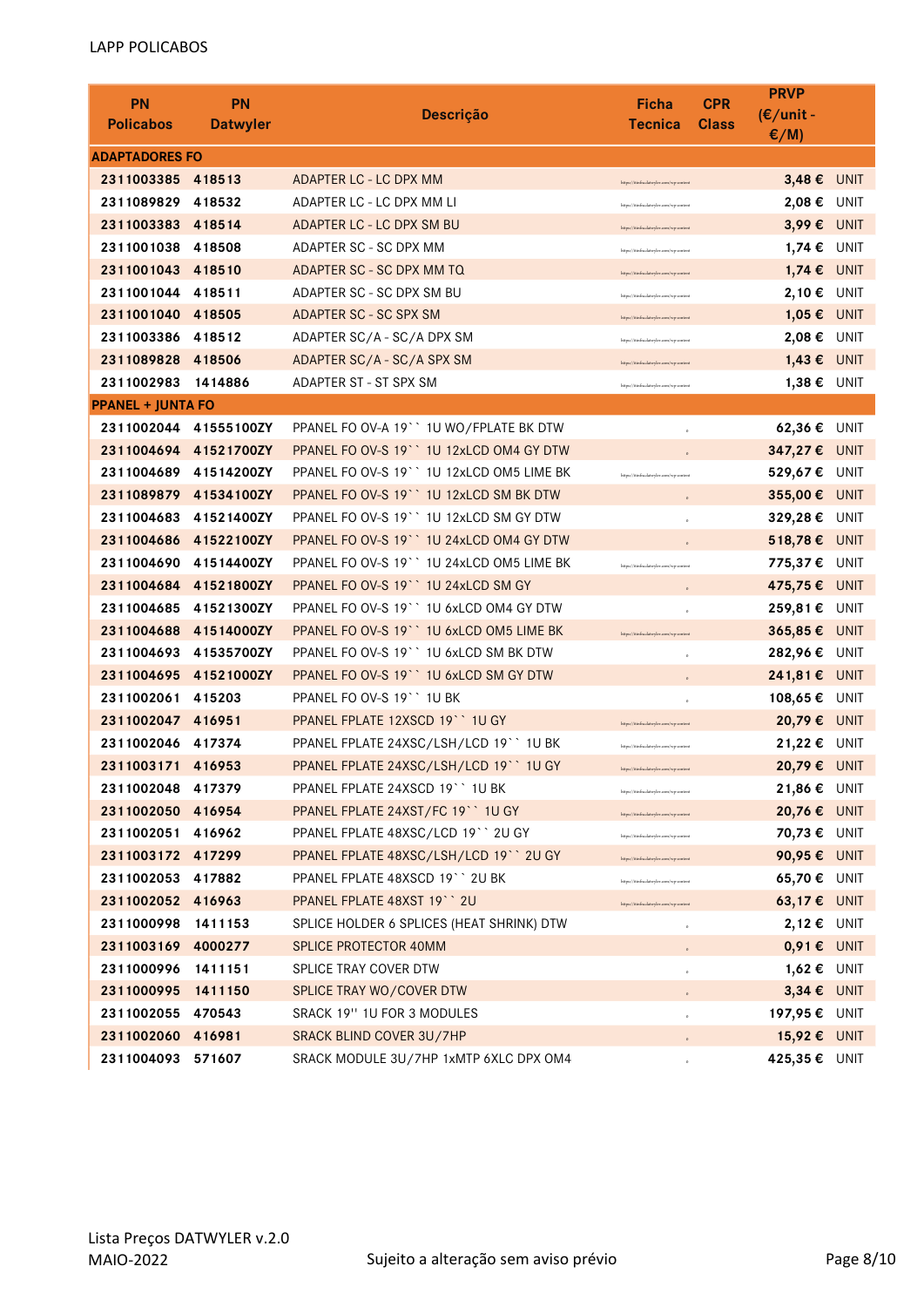| <b>PN</b><br><b>Policabos</b> | <b>PN</b><br><b>Datwyler</b> | <b>Descrição</b>                                                     | Ficha<br><b>Tecnica</b>                                                           | <b>CPR</b><br><b>Class</b> | <b>PRVP</b><br>$(E/unit -$<br>$E/M$ ) |             |
|-------------------------------|------------------------------|----------------------------------------------------------------------|-----------------------------------------------------------------------------------|----------------------------|---------------------------------------|-------------|
| <b>ORGANIZADORES</b>          |                              |                                                                      |                                                                                   |                            |                                       |             |
| 2311003530                    | 195044                       | MANAGE BAR VERT 42U 10X11,2 W/COVER                                  | https://itinfra.datwyler.com/wp-conte                                             |                            | 299,92 € UNIT                         |             |
| 2311001884                    | 1407689                      | MANAGE CABLE BAR 19" 1U WO/RINGS BK DTW                              | https://itinfra.datwyler.com/wp-content                                           |                            | 21,84 € UNIT                          |             |
| 2311089921                    | 195140                       | MANAGE CABLE RING V FR 14/10                                         | $\circ$                                                                           |                            | 13,75 €                               | <b>UNIT</b> |
| 2311003109                    | 418200                       | MANAGE CABLEBAR 19"1U WO/RINGS INOX                                  | https://itinfra.datwyler.com/wp-conten                                            |                            | 38,13€                                | <b>UNIT</b> |
| 2311003145                    | 1411482                      | RING MANAG PANEL 110MM DTW                                           | https://itinfra.datwyler.com/wp-conten                                            |                            | 6,06 €                                | UNIT        |
| 2311001885                    | 1411480                      | RING MANAG PANEL 30MM PLASTIC DTW                                    | https://itinfra.datwyler.com/wp-conter                                            |                            | 1,46€                                 | <b>UNIT</b> |
| 2311003110                    | 1411481                      | RING MANAG PANEL 75MM DTW                                            | https://itinfra.datwyler.com/wp-conten                                            |                            | 5,82 € UNIT                           |             |
| <b>PATCHCORD</b>              |                              |                                                                      |                                                                                   |                            |                                       |             |
|                               | 425511                       | PCORD FO FC - FC DPX 9/125 SM 1M YELLOW                              | https://itinfra.datwyler.com/wp-conter                                            |                            | 16,28€                                | UNIT        |
|                               | 425512                       | PCORD FO FC - FC DPX 9/125 SM 2M YELLOW                              | https://itinfra.datwyler.com/wp-conten                                            |                            | 16,82€                                | <b>UNIT</b> |
|                               | 425513                       | PCORD FO FC - FC DPX 9/125 SM 3M YELLOW                              | https://itinfra.datwyler.com/wp-conter                                            |                            | 17,37 € UNIT                          |             |
|                               | 425514                       | PCORD FO FC - FC DPX 9/125 SM 4M YELLOW                              | https://itinfra.datwyler.com/wp-conten                                            |                            | 17,90 € UNIT                          |             |
|                               | 425515                       | PCORD FO FC - FC DPX 9/125 SM 5M YELLOW                              | https://itinfra.datwyler.com/wp-conten                                            |                            | 18,45 € UNIT                          |             |
|                               | 425516                       | PCORD FO FC - FC DPX 9/125 SM 6M YELLOW                              | https://itinfra.datwyler.com/wp-conten                                            |                            | 19,00 € UNIT                          |             |
|                               | 425517                       | PCORD FO FC - FC DPX 9/125 SM 7M YELLOW                              | https://itinfra.datwyler.com/wp-conten                                            |                            | 19,54 €                               | UNIT        |
|                               | 425518                       | PCORD FO FC - FC DPX 9/125 SM 8M YELLOW                              | https://itinfra.datwyler.com/wp-conten                                            |                            | 20,09 € UNIT                          |             |
| 2311001751                    | 423351                       | PCORD FO LC - LC DPX 50/125 OM2 ORANGE OG 1M                         | https://itinfra.datwyler.com/wp-conten                                            |                            | 17,75 € UNIT                          |             |
| 2311001753                    | 423352                       | PCORD FO LC - LC DPX 50/125 OM2 ORANGE OG 2M                         | https://itinfra.datwyler.com/wp-conten                                            |                            | 19,55 € UNIT                          |             |
| 2311001756                    | 423355                       | PCORD FO LC - LC DPX 50/125 OM2 ORANGE OG 5M                         | https://itinfra.datwyler.com/wp-conter                                            |                            | 20,43€                                | UNIT        |
| 2311001752                    | 423331                       | PCORD FO LC - LC DPX 50/125 OM3 TURQUOISE 1M                         | https://itinfra.datwyler.com/wp-conten                                            |                            | 17,99€                                | <b>UNIT</b> |
| 2311001754                    | 423332                       | PCORD FO LC - LC DPX 50/125 OM3 TURQUOISE 2M                         | https://itinfra.datwyler.com/wp-conten                                            |                            | 18,95€                                | UNIT        |
| 2311004398                    | 423333                       | PCORD FO LC - LC DPX 50/125 OM3 TURQUOISE 3M                         | https://itinfra.datwyler.com/wp-conten                                            |                            | 19,88€                                | <b>UNIT</b> |
| 2311001755                    | 423335                       | PCORD FO LC - LC DPX 50/125 OM3 TURQUOISE 5M                         | https://itinfra.datwyler.com/wp-conten                                            |                            | 21,74 € UNIT                          |             |
| 2311090169                    | 433350                       | PCORD FO LC - LC DPX 50/125 OM4 VIOLET 10M                           | https://itinfra.datwyler.com/wp-conten                                            |                            | 31,43 € UNIT                          |             |
| 2311001767                    | 433342                       | PCORD FO LC - LC DPX 50/125 OM4 VIOLET 2M                            | https://itinfra.datwyler.com/wp-content                                           |                            | 19,95 € UNIT                          |             |
| 2311090018                    | 433343                       | PCORD FO LC - LC DPX 50/125 OM4 VIOLET 3M                            | https://itinfra.datwyler.com/wp-conte                                             |                            | 21,38 € UNIT                          |             |
| 2311003168 42331108ZY         |                              | PCORD FO LC - LC DPX 9/125 SM YELLOW 1M                              | https://itinfra.datwyler.com/wp-content                                           |                            | 7,47 € UNIT                           |             |
| 2311001757                    | 42331208ZY                   | PCORD FO LC - LC DPX 9/125 SM YELLOW 2M                              | https://itinfra.datwyler.com/wp-conten                                            |                            | 7,99 € UNIT                           |             |
| 2311003389                    | 42331308ZY                   | PCORD FO LC - LC DPX 9/125 SM YELLOW 3M                              | attps://itinfra.datwyler.com/wp-content                                           |                            | 8,52 € UNIT                           |             |
| 2311003390                    | 42331508ZY                   | PCORD FO LC - LC DPX 9/125 SM YELLOW 5M                              | https://itinfra.datwyler.com/wp-conten                                            |                            | 9,55 € UNIT                           |             |
|                               | 433050                       | PCORD FO LC - LC DPX OM5 LIME 10M                                    | https://itinfra.datwyler.com/wp-conten                                            |                            | 35,33 € UNIT                          |             |
| 2311004691                    | 433041                       | PCORD FO LC - LC DPX OM5 LIME 1M                                     | https://itinfra.datwyler.com/wp-content                                           |                            | 20,31 € UNIT                          |             |
| 2311004692                    | 433042<br>433045             | PCORD FO LC - LC DPX OM5 LIME 2M<br>PCORD FO LC - LC DPX OM5 LIME 5M | https://itinfra.datwyler.com/wp-content                                           |                            | 21,98 € UNIT<br>26,97 € UNIT          |             |
| 2311004260                    | 421331                       | PCORD FO LC - SC DPX 50/125 OM3 TURQUOISE 1M                         | https://itinfra.datwyler.com/wp-content                                           |                            | 13,34 € UNIT                          |             |
| 2311001739                    | 421332                       | PCORD FO LC - SC DPX 50/125 OM3 TURQUOISE 2M                         | https://itinfra.datwyler.com/wp-content                                           |                            | 14,63 € UNIT                          |             |
| 2311004157                    | 421311                       | PCORD FO LC - SC DPX 9/125 SM YELLOW 1M                              | https://itinfra.datwyler.com/wp-content                                           |                            | 12,29 € UNIT                          |             |
| 2311001740                    | 421312                       | PCORD FO LC - SC DPX 9/125 SM YELLOW 2M                              | https://itinfra.datwyler.com/wp-content                                           |                            | 12,89 € UNIT                          |             |
| 2311003889                    | 421315                       | PCORD FO LC - SC DPX 9/125 SM YELLOW 5M                              | https://itinfra.datwyler.com/wp-conten                                            |                            | 14,70 € UNIT                          |             |
| 2311001748                    | 422351                       | PCORD FO LC - ST DPX 50/125 OM2 ORANGE 1M                            | https://itinfra.datwyler.com/wp-conten                                            |                            | 14,41 € UNIT                          |             |
| 2311001749                    | 422352                       | PCORD FO LC - ST DPX 50/125 OM2 ORANGE 2M                            | https://itinfra.datwyler.com/wp-content                                           |                            | 15,11 € UNIT                          |             |
| 2311004128                    | 422332                       | PCORD FO LC - ST DPX 50/125 OM3 TURQUOISE 2M                         | https://itinfra.datwyler.com/wp-content<br>https://itinfra.datwyler.com/wp-conten |                            | 15,63 € UNIT                          |             |
| 2311001771                    | 422333                       | PCORD FO LC - ST DPX 50/125 OM3 TURQUOISE 3M                         | https://itinfra.datwyler.com/wp-content                                           |                            | 16,56 € UNIT                          |             |
| 2311001746                    | 422312                       | PCORD FO LC - ST DPX 9/125 SM YELLOW 2M                              | https://itinfra.datwyler.com/wp-conten                                            |                            | 17,56 € UNIT                          |             |
| 2311001765                    | 431342                       | PCORD FO SC - LC DPX 50/125 OM4 2M                                   | https://itinfra.datwyler.com/wp-conten                                            |                            | 18,61 € UNIT                          |             |
| 2311001766                    | 431343                       | PCORD FO SC - LC DPX 50/125 OM4 3M                                   | https://itinfra.datwyler.com/wp-content                                           |                            | 20,19 € UNIT                          |             |